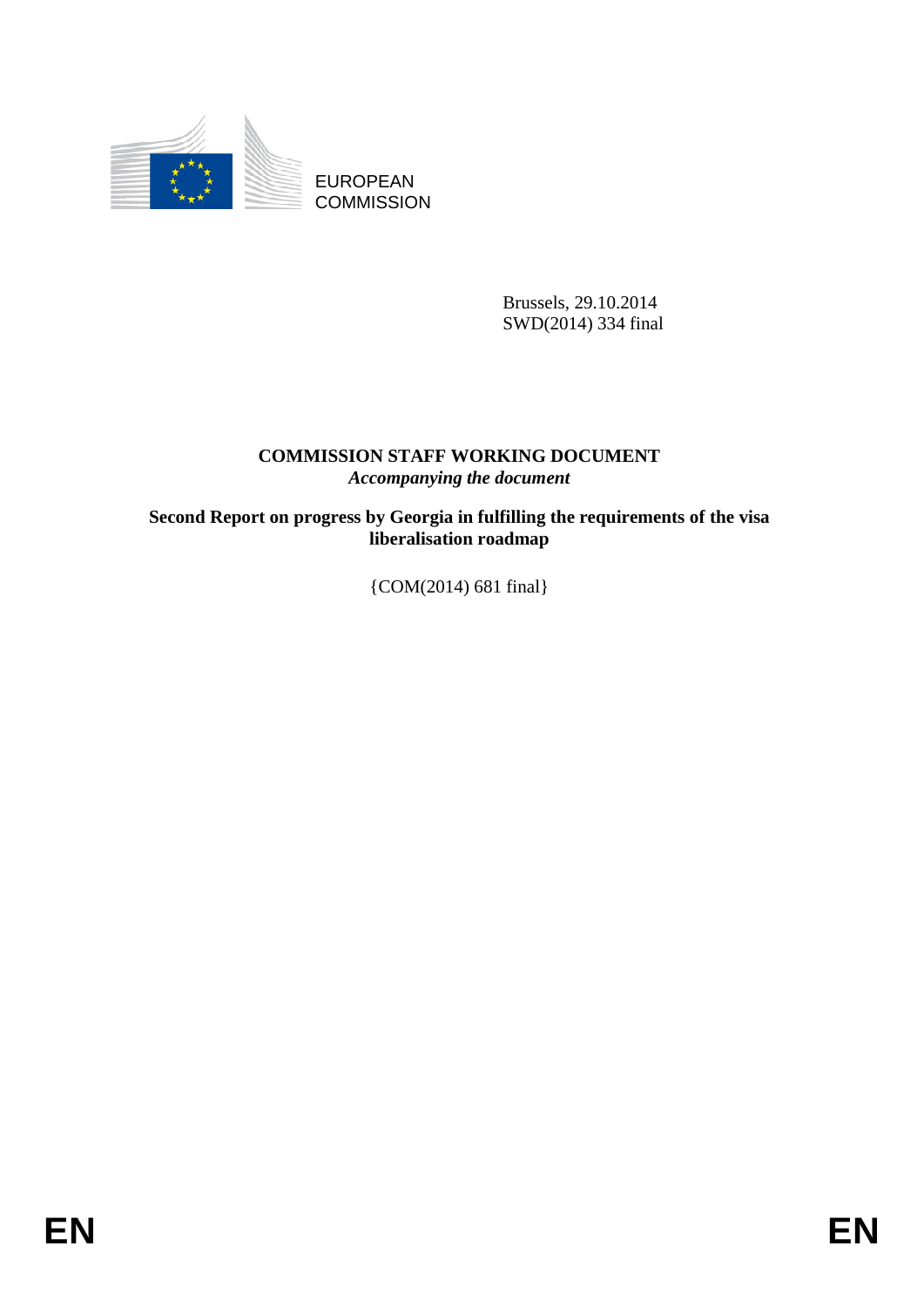# **1. INTRODUCTION**

The Commission Staff Working Document (CSWD) accompanies the Second Progress Report on the implementation by Georgia of the Visa Liberalisation Action Plan (VLAP).

Together with the Report, Part I of the CSWD builds on the information and the assessment provided in the First Progress Report on the implementation by Georgia of the VLAP<sup>2</sup> and, in accordance with the methodology outlined in the VLAP, it provides a detailed analysis of the most relevant developments relating to the implementation of the so-called first phase VLAP benchmarks concerning the policy framework (legislation and planning).<sup>3</sup> Furthermore, in view of the European Commission's (Commission) assessment that Georgia has successfully completed the first phase of the implementation of the VLAP,<sup>4</sup> and as required by the VLAP methodology, Part II of the CSWD includes an assessment of possible migratory and security impacts on the European Union (EU) of the future visa liberalisation for Georgia.

The factual information included in Part I of the CSWD is based on the progress reports submitted by Georgia on 3 February 2014, its updated versions received by the Commission on 21 March and 20 May, subsequent communications between June and 25 September 2014, as well as the information communicated during the EU evaluation mission that took place in Tbilisi, Georgia between 31 March and 11 April 2014.

The assessment was based on work carried out by the services of the Commission and the European External Action Service (EEAS), including the EU Delegation to Georgia. In addition, Block 3 and Block 4 benchmarks were assessed on-site by experts from EU Member States, assisted by the Commission services, the EEAS and the EU Delegation to Georgia during the 2014 evaluation mission.

Part II of the CSWD — the Assessment of Migratory and Security Impacts — is primarily based on the inputs provided by the European Agency for the Management of Operational Cooperation at the External Borders of the Member States of the European Union (Frontex); the European Union's law enforcement agency – Europol; the European Asylum Support Office (EASO); the European University Institute – Migration Policy Centre; the European Union Monitoring Mission to Georgia, and Georgian authorities as well as on other available sources, including Eurostat data.

The CSWP follows the VLAP structure. Under the sections corresponding to individual VLAP blocks, Part I lists all the benchmarks from the first, legislative and planning, phase and, taking into account the recommendations of the first Progress Report, it describes the state of their implementation, in particular focussing on the developments that took place after the publication of the first Progress Report, that is, 15 November 2013.

# **2. PART I: ASSESSMENT OF THE IMPLEMENTATION OF THE VLAP**

# **2.1. BLOCK 1: DOCUMENT SECURITY, INCLUDING BIOMETRICS**

On 29 May 2014, the Georgian Parliament approved amendments to the 1996 'Law on the Procedure of Registration of the Georgian Citizens and Aliens Residing in Georgia, Issuance of ID (Residence) Card and Passport of a Citizen Georgia' ('Law on the Procedure of Registration') related to the rolling out of biometric passports in Georgian consulates.

 $1$  COM (2014) XXX final.

 $^{2}$  COM (2013)  $\overline{808}$  final.

<sup>&</sup>lt;sup>3</sup> The CSWD reflect the state of play as of 25 September 2014.

<sup>&</sup>lt;sup>4</sup> See the 'Overall Assessment and Next Steps' section of the Report, above n 1.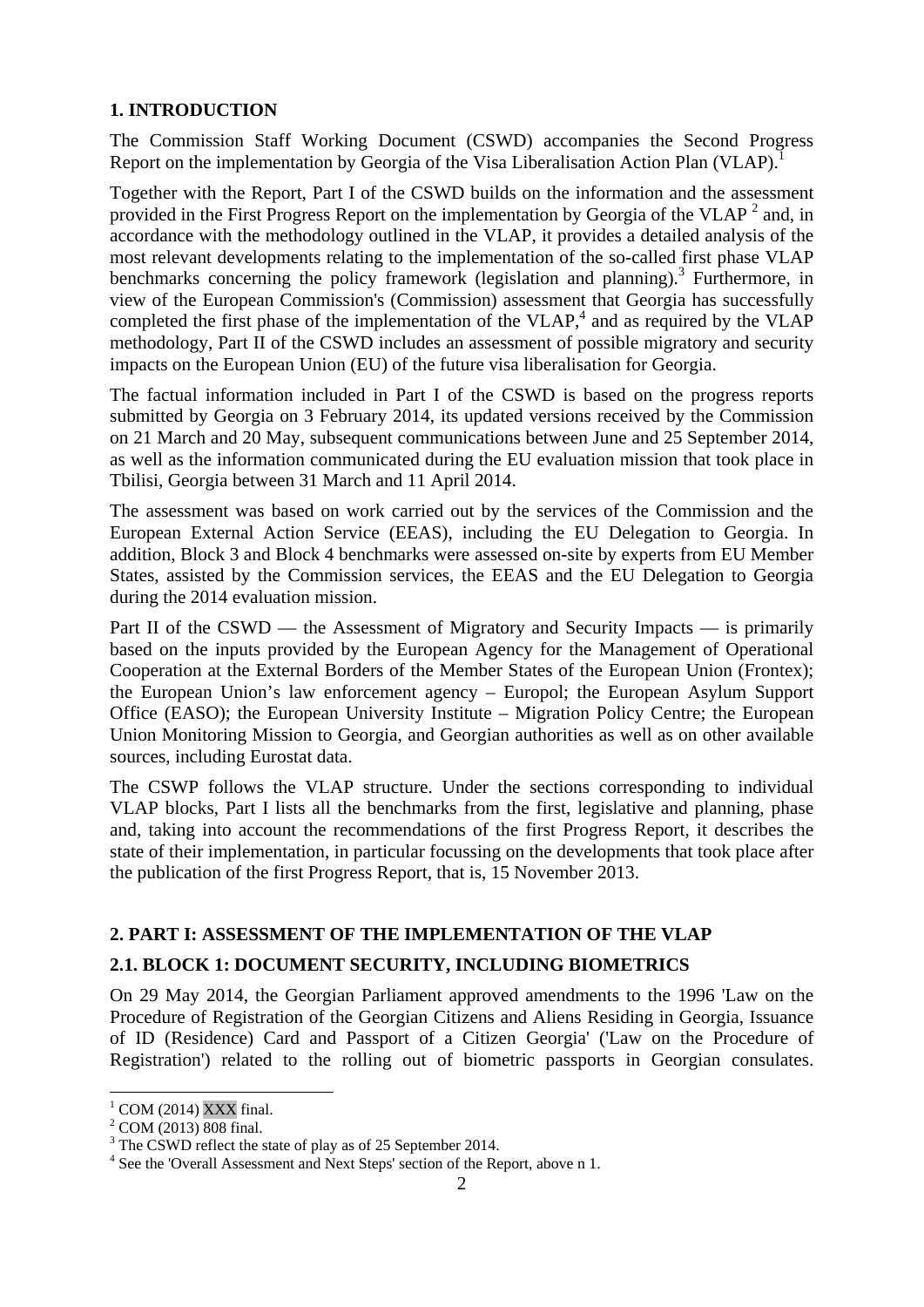Pursuant to the amendments, a biometric passport should be issued to a Georgian citizen residing abroad from 28 July 2014 onwards.<sup>5</sup> Accordingly, as a general rule, at present only ICAO compliant, second generation biometric passports are being issued to Georgian citizens residing in Georgia as well as abroad.<sup>6</sup>

The issuing of a second passport has become stricter. On 11 February 2014, a new Article 39 paragraph 6 of the 'Order no. 98 of the Minister of Justice on approval of the rule of registration and removal from the register of citizens of Georgia and aliens residing in Georgia and the rule of issuance ID (residence) card, passport, travel passport and travel document' entered into force. According to the provision, a written explanation is required for obtaining an additional passport and it is only possible if an additional passport is necessary for obtaining a visa and to travel to a foreign country during the same period of time. Additionally, the new Article 20 paragraph 1 of 'Law on the Procedure of Registration' stipulates that the validity period of the second and each successive biometric passport has been reduced and it will be issued for a year only. Furthermore, issuance of the passport without a biometric data will be possible only in exceptional cases, when biometric data cannot be obtained due to health or physical condition of the person or in cases specified by the respective order of the chairman of the PSDA. From 1 January 2015, the validity of nonbiometric passports will be reduced and it will be issued for a year only.

The Code of Conduct of the Public Service Development Agency (PSDA) was approved on 31 October 2013 by the Order of the Chairman of PSDA. The Code lays down, among others, the rules concerning conduct of employees, principles of anti-corruption and antidiscrimination as well as protection and handling of personal data.

In January 2014, on the basis of the Digitalisation Action Plan's project, the Government approved the PSDA budget, which contains the resources for activities defined by the Action Plan. According to the Plan, the remaining 10 991 226 civil act records are to be digitised by December 2024. The Plan provides for the employment of 36 additional staff, including 25 digitisation operators, 10 reader-correctors and one digitisation coordinator. The implementation of the Action Plan started in March 2014.

The new provisions limiting the possibility of changing the first name have been introduced into the 'Law on Civil Acts', which was amended on 29 May and entered into force on 1 June 2014. According to the new Article 64 paragraph 1 'a person of legal age can change a name only once, upon his/her will if the law does not define otherwise'.

Article 20³ paragraph 3 of 1996 'Law on the Procedure of Registration' stipulates that 'biometric passport must have data carrier (chip), which, along with other data, contains facial image, fingerprints and specimen of signature of passport holder'. It follows that the PSDA is required to collect fingerprints while issuing a biometric passport. In addition, the 2012 Methodological Guidelines of the PSDA define that fingerprints should be collected as of 12 years old and that only in exceptional cases fingerprints are not to be taken.<sup>7</sup>

Pursuant to Article  $20^4$  paragraph 1 of 'Law on the Procedure of Registration', a passport is valid for the period of 10 years for adults and for three years for minors. The specified periods cannot be prolonged. Furthermore, according to Article 46 paragraph 1 subparagraph (e) of Order no. 98 of 27 July 2011 of the Minister of Justice of Georgia, a passport is annulled upon the expiry of its validity.

<sup>&</sup>lt;sup>5</sup> Article 20 paragraph 3 lays down the general rule according to which consular services are to issue biometric passports. Article 20 paragraph 6 lists exceptions from the general rule of Article 20 paragraph 3.

 $6$  Since April 2010, on the territory of Georgia only ICAO compliant passports have been issued.

<sup>&</sup>lt;sup>7</sup> If a person has not reached the age of 12 or if health conditions prevent a person from providing fingerprints.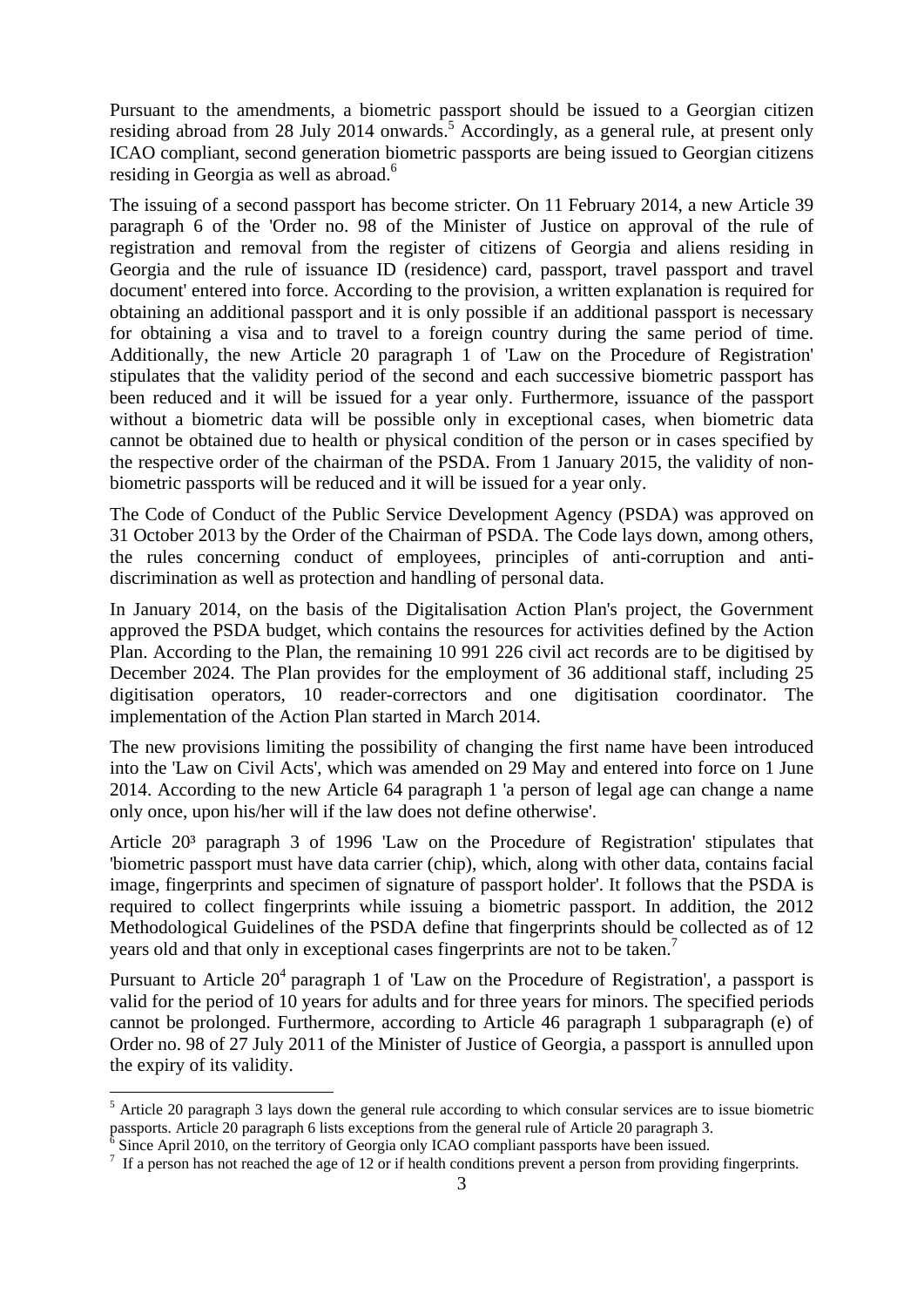The principle 'one person, one document' applies since 28 December 2005 when the amendment removing the possibility to include the information about minor children was introduced to the 'Law on the Procedure of Registration'.8

# **2.2. BLOCK 2: INTEGRATED BORDER MANAGEMENT, MIGRATION MANAGEMENT, ASYLUM**

### **2.2.1. INTEGRATED BORDER MANAGEMENT**

On 14 January 2014, the Government of Georgia adopted Resolution no. 49, creating a Temporary Interagency Council responsible for coordinating the elaboration of a new strategy and accompanying it action plan. On 13 March 2014, the Government adopted the 'State Border Management Strategy for the years 2014-2018' and, on 6 May 2014, the 'Action Plan for Implementation of Georgia's Border Management Strategy for the years 2014-2018'.

Recognising the importance of reinforcing border management of the green border, the Ministry of Internal Affairs (MoIA) identified green border as one of the main priorities areas for the upcoming years. Accordingly, in January 2014, within the framework of the 'More for More programme', the 'Capacity Building in Support of Integrated Border Management and Migration Management in Georgia' project was launched by the MoIA and implementing partners.<sup>9</sup> In February<sup>10</sup> and May 2014,<sup>11</sup> two assessment missions aimed at comprehensive evaluation of the green border were carried out by the experts of the EU Member States, accompanied by the Export Control and Related Border Security (EXBS) Program of the United States of America Department of State (USA)<sup>12</sup>, including the assessment of the existing equipment and infrastructure. Detailed reports with recommendations for further actions were presented in June 2014. The finalised report from the EU experts is to be delivered by October 2014.

Georgia continues to cooperate with its neighbours, partner countries and various international organisations. It has long-standing bilateral cooperation agreements on border issues with Armenia, Azerbaijan, Turkey and the Russian Federation. On the basis of these agreements regular bilateral meetings and joint trainings were organised. Furthermore, in order to further strengthen inter-governmental cooperation with Armenia and Azerbaijan, Georgia had elaborated draft Bilateral Agreements on Border Commissioners; the agreements were forwarded to the relevant authorities of concerned partner countries in May 2014.

Georgia also concluded bilateral cooperation agreements on border issues with Latvia, Estonia, Bulgaria, Moldova, China, Ukraine, USA, Finland, Romania, Germany and Switzerland. Based on these agreements the annual Plans of Cooperation are signed and implemented with the border and other relevant Agencies of Turkey, Bulgaria, Latvia, Moldova, Estonia, Germany, and France. On 27 June 2014, a Memorandum of Understanding on Co-operation between the Ministry of Internal Affairs of Georgia and the Ministry of Defence of the Republic of Latvia in the area of maritime security was concluded.

On 29 December 2013, a Cooperation Plan for the period of 2013-2015 on the development of cooperation between the MoIA and FRONTEX was signed.

<sup>&</sup>lt;sup>8</sup> The amendment entered into force on 16 January 2006.

<sup>&</sup>lt;sup>9</sup> International Organisation for Migration and International Centre for Migration Policy Development.

<sup>&</sup>lt;sup>10</sup> The mission concerned land borders with Armenia and Turkey.

 $11$  The mission concerned land borders with Azerbaijan and Russia.

<sup>&</sup>lt;sup>12</sup> Hungary and Lithuania.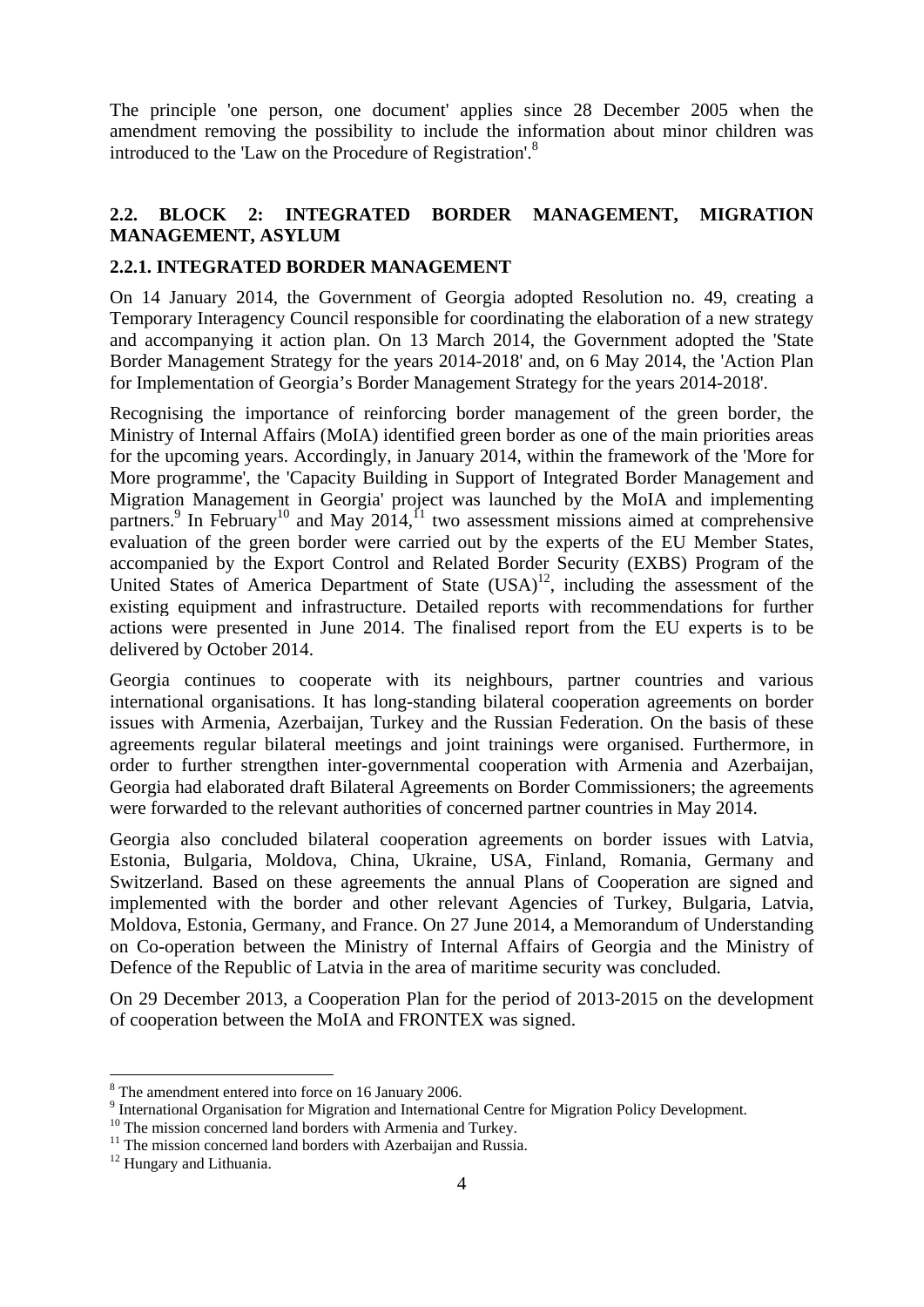When it comes to the training, pursuant to the October 2013 Order of the Minister of Internal Affairs, trainings on the new 2013 'Law on Police' were delivered to Patrol Police and Border Police. Furthermore, an additional training module on asylum seekers and refugees of duration of six hours has been added into the basic training curriculum of Patrol Police and Border Control Officers.<sup>13</sup> Finally, on 13 June 2014, the National Centre for Education Quality Enhancement granted the MoIA Academy the status of a higher education institute and the permission to launch a Master programme on Police Regulation Law. The Master programme is aimed at middle level managers of relevant MoIA agencies, including border services and it will focus on developing knowledge, as well as general and specific competencies in police management. The official deadline to apply was 18 September 2014 and the programme itself will commence from October 2014.

#### **2.2.2. MIGRATION MANAGEMENT**

1

The Law on 'Legal Status of Aliens and Stateless Persons' was adopted by the Georgian Parliament on 5 March 2014, signed by the President on 17 March 2014 and it entered into force on 1 September 2014.

The work on by-laws was carried out in parallel by the Working Group Responsible for the Planning and Implementation of Relevant Activities Prior to the Entry into Force of the new Law on Legal Status of Aliens and Stateless Persons (the Working Group) established by the State Commission on Migration Issues  $(SCMI)<sup>14</sup>$  The Working Group has elaborated by-laws concerning matters such as issuing, prolonging and terminating Georgian visas; approval of the list of the countries whose citizens are to be granted the visa-free entry to Georgia; issuing of residence permits for persons willing to stay in Georgia; expulsion of aliens from Georgia; creation of a temporary accommodation centre for irregular migrants, and establishment of the status of stateless person residing in Georgia. In June 2014, the Working Group transmitted the draft by-laws to international and local non-governmental organisations for their comments. On 21-23 July, the Government discussed the revised version of the by-laws and approved them on 26 August 2014.

The Working Group also drafted and published in March 2014 a bilingual (Georgian/English) '100 Questions about the New Law' document, which electronic version is available on websites of the SCMI, relevant ministries, diplomatic missions accredited in Georgia, various international and non-governmental organisations.

A Migration Department within the MoIA has been operational since 1 September 2014. The main responsibilities of the Migration Department are the implementation of migrationrelated policies and strategies; coordination of the migration management process within the MoIA; management of the over stayers' alert system and its database; management of the temporary accommodation centre; and cooperation with the relevant governmental agencies, diplomatic missions accredited in Georgia, non-governmental organisations and international organisations. The Department includes three divisions: division for fighting against irregular migration, division for legal affairs and the temporary accommodation centre division.

<sup>&</sup>lt;sup>13</sup> State Border Crossing Points are under the authority of the Ministry of Internal Affairs Patrol Police Department.

 $14$  The Working Group was established on 7 February 2014. The WG consists of following institutions: Ministry of the Internal Affairs; Ministry of Foreign Affairs; Public Services Development Agency/SCMI Secretariat under the Ministry of Justice; Ministry of Economy and Sustainable Development; Ministry of IDPs from the Occupied Territories, Accommodation and Refugees; and the Office of the State Minister on European and Euro-Atlantic Integration.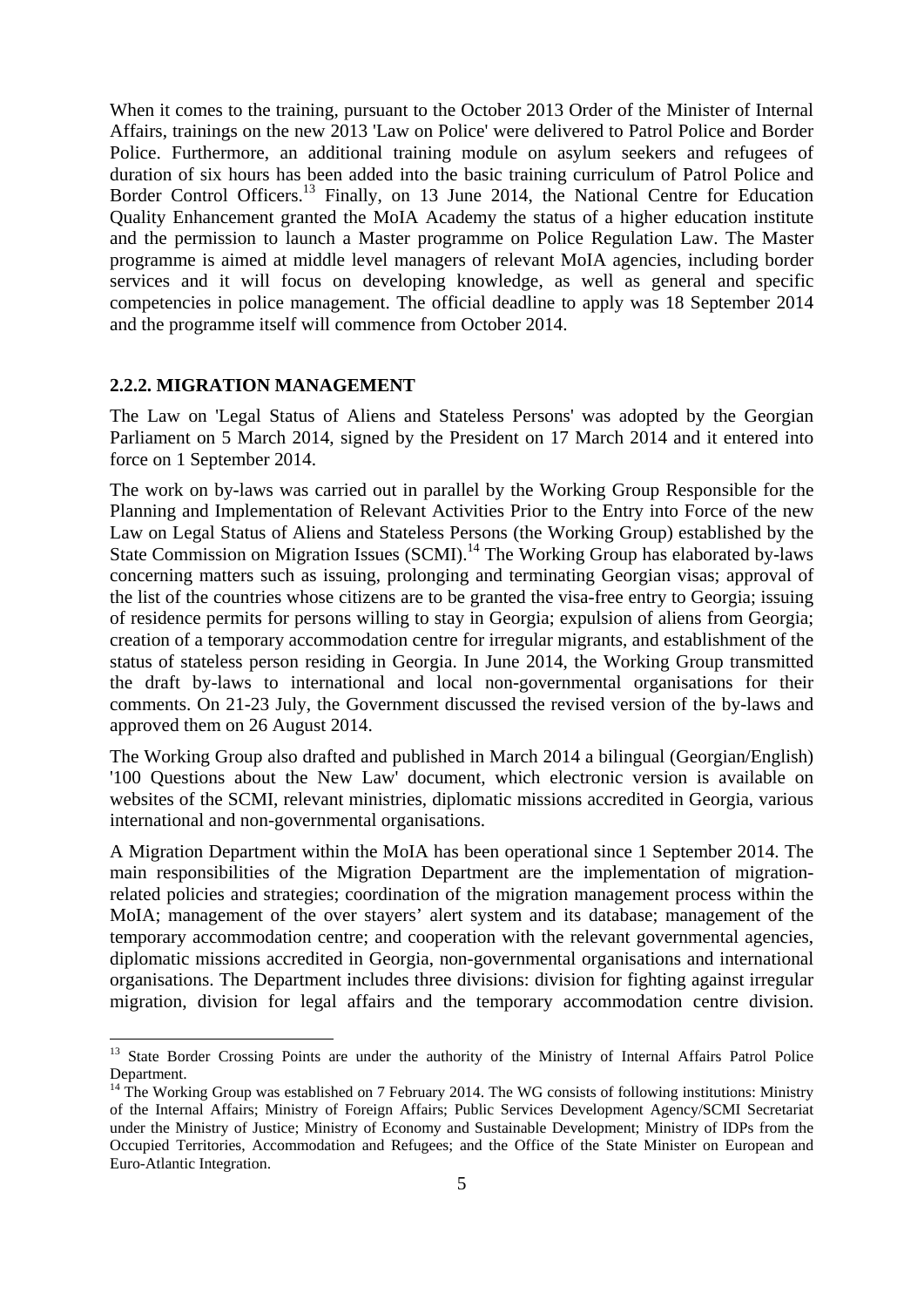According to the organisational chart, the Department will eventually be staffed with 60 members and 15 contracted freelancers. Migration Department officers are assisted by Patrol Police and District Police officers on the operational level.

The Mobility Centre continued its activities within the 'Comprehensive Post-Arrival Reintegration Assistance Programme for Returned Migrants project' financed by the European Union's 'Eastern Partnership Integration and Cooperation Programme'.<sup>15</sup> The Georgian Government also considered other possibilities for additional human and financial resources allocation. Namely, the Ministry of Internally Displaced Persons from the Occupied Territories, Accommodation and Refugees (the Ministry of Internally Displaced Persons) will gradually take over the financial responsibility for the Mobility Centre as well other functions, including general counselling, training of the staff, medical assistance, etc.

Based on the preliminary agreement with the Ministry of Finance, the Ministry of Internally Displaced Persons elaborated the budget for 2015 for the reintegration program. The budget is under consideration and it is expected that it will be finalised by December 2014.

The construction of a temporary accommodation centre started in December 2013 and has been completed in summer 2014. The centre officially opened in September 2014. In order to gain knowledge on international practice in the field, a number of study visits were organised to Poland, Moldova, Austria, Belgium and the Netherlands in 2013-2014.16

The SCMI Secretariat continued the monitoring of the implementation of the 2013-2015 Migration Strategy and its Action Plan. Between March and June 2014, the Secretariat undertook five monitoring rounds of the implementation of the Action Plan. On the basis of monitoring's results, the SCMI gradually adjusted the Action Plan, including introducing changes aimed at ensuring the compatibility of EU funded projects with the goals set by the Strategy and the Action Plan. In April 2014, the SCMI Secretariat prepared a set of initial amendments to the Migration Strategy necessary due to the imminent entry into force of the new 'Law on Legal Status of Aliens and Stateless Persons'. In September 2014, with the support of the EU's More for More programme and in cooperation with the International Centre for Migration Policy Development (ICMPD), the SCMI Secretariat started elaborating a strategy for the next programming period 2016-2020.

In February 2014, a specialised working group<sup>17</sup> for the development of a Unified Migration Analytical System in line with data protection was created within the SCMI, under the chairmanship of PSDA. The PSDA prepared a comprehensive concept paper describing the architecture of the system, including aspects pertinent to data protection. The paper was shared with the working group in March, adopted by the SCMI working Group on 1 April 2014 and consulted with international experts provided by the International Organisation for Migration (IOM) and the ICMPD in August 2014. It is expected that the System will become operational by mid-2016.

<sup>&</sup>lt;sup>15</sup> The Mobility Centre Program will be implemented over a period of 42 months starting in January 2014 and ending in June 2017.

<sup>&</sup>lt;sup>16</sup> Study visit in Poland: 30 September - 4 October 2013; study visit in Austria: 21-25 October 2013; study visit in Belgium and the Netherlands: 25-29 November 2013; study visit in Moldova: 12-15 June; 26 – 27 March 2014.

<sup>&</sup>lt;sup>17</sup> The Working Group is composed of Public Services Development Agency under the Ministry of Justice; Ministry of IDPs from the Occupied Territories, Accommodation and Refugees; Ministry of Foreign Affairs; Office of the State Minister of Diaspora Issues; National Statistics Office; Ministry of Economy and Sustainable Development; Office of the State Minister on European and Euro-Atlantic Integration; Ministry of the Internal Affairs; International Organization for Migration[; Internat](http://www.icmpd.org/)ional Centre for Migration Policy Development; IOM; and ICMPD.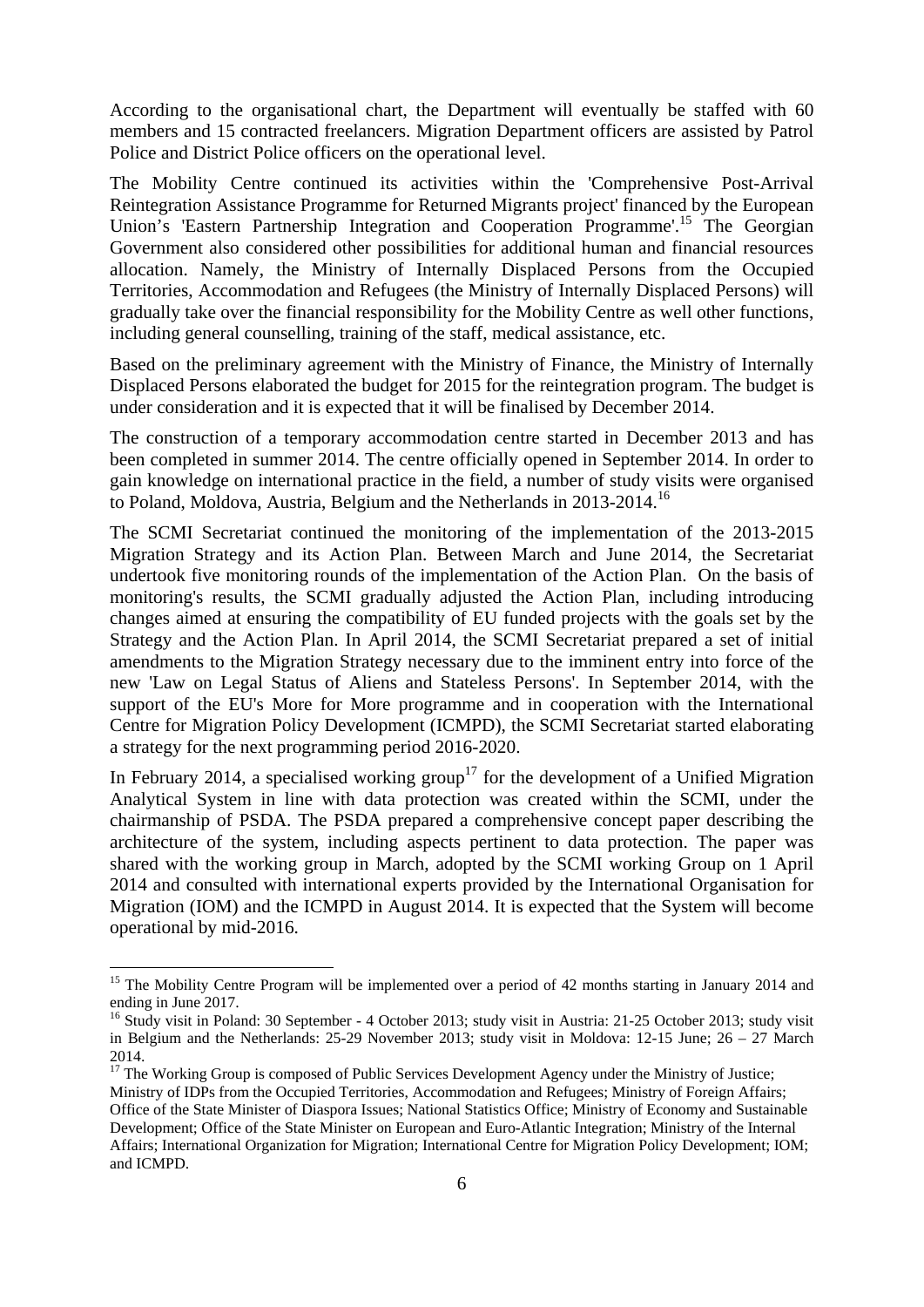The so-called 'Over-stayers' Alert System' has been operating in the test mode since April 2013. The system was officially launched in September 2014, following the entry into force of the 'Law on the Legal Status of Aliens and Stateless Persons'.

The last meetings of the EU-Georgia Joint Visa Facilitation Committee and of the Joint Readmission Committee, which took place on 4 June 2014, confirmed the overall good implementation of the Visa Facilitation and Readmission Agreements.

### **2.2.3. ASYLUM**

On 26 December 2013, Article 2(5) of the 2012 'Decree on the Procedures for Granting Refugee or Humanitarian Status' of the Ministry of Internally Displaced Persons was introduced. According to the new provision, the application for a refugee status should be deemed received upon its registration by the Ministry, following which a temporary certificate containing a photo and a personal data should be issued. The provision has been in force since 27 December 2013 and, until 1 August 2014, 273 certificates were issued. Since 1 September 2014, upon the entry into force of the 'Law on Legal Status of Foreigners and Stateless Persons', registered asylum seekers no longer receive an asylum seeker's temporary certificate, but they are issued with a temporary identity card.<sup>18</sup>

According to the 'Law on Refugee and Humanitarian Status', a person irregularly staying in Georgia has to apply for asylum within 24 hours of entering the territory of Georgia and only special circumstances beyond his or her control may justify an extension of this time limit. If the deadline has not been met, but the person has sound justification, this provision does not apply. According to the information provided by Georgian authorities, so far, there have been no cases of rejecting the application submitted after the stipulated 24 hours.

In November 2013, the Ministry of Internally Displaced Persons requested the Government to establish the Country of Origin Information Unit (COI Unit). Since January 2014, the unit composed of a head of unit and two staff members has been operating focusing on collecting, processing, and analysing data on the country of origin of the asylum seekers. In June 2014, the draft Standard Operational Procedures for the COI Unit document was elaborated and sent to the Tbilisi Office of the UNCHR for recommendations. These recommendations are being reviewed by the Ministry of Internally Displaced Persons. The members of the unit took two intensive on-line study courses, namely, European Asylum curriculum course on the country of origin information methods provided by the United Nations Refugee Agency (UNHCR),<sup>19</sup> and the course on drafting and decision making process led by Georgian national experts certified by the EASO with the financial support of the UNHCR. Additional trainings are planned for autumn 2014 and will be delivered by the UNHCR.

Due to the increasing number of the asylum seekers in Georgia, the Ministry is recruiting new staff members with a special focus on the procedure determining the refugee status. It is expected that by the end of 2014, seven specialists will be employed to determine the refugee status. Also, an intensive training for the new and current staff members is planned.

Asylum seekers continue to be accommodated in the existing reception centre in Martkopi. The centre has the capacity of 60 persons but, in exceptional circumstances, it can host up to 120 persons.20 There is also the possibility that asylum seekers are granted monthly allowance

 $18$  Article 2(r).

<sup>&</sup>lt;sup>19</sup> Based on the European Asylum Support Office (EASO) Module on COI.

 $20$  During 2013, the centre received  $92$  persons and, on 1 August 2014, 56 persons were accommodated in the centre.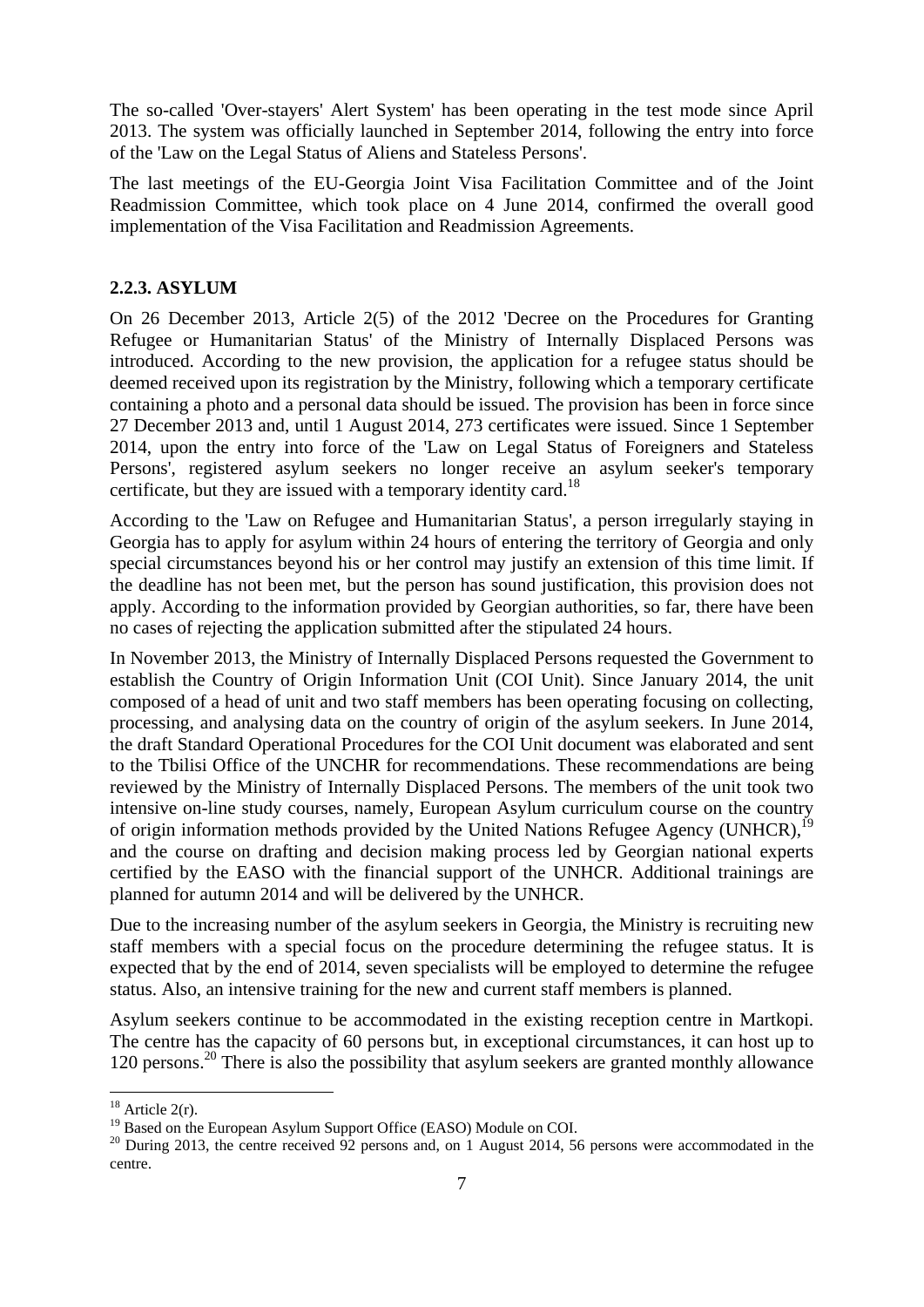to rent accommodation.<sup>21</sup> In order to increase the reception and accommodation capacity of asylum seekers, on 20 February 2014, the United States Office of Defense Cooperation (US ODC) under the United States European Command (EUCOM) received the funding for the construction and furnishing of the extension of the centre in Martkopi. The additional building will have the capacity of 50 persons. In summer 2014, the planning work was completed and the construction process will be launched in autumn 2014.

In June 2014, in order to strengthen the data collection capacities, the Ministry of Internally Displaced Persons initiated the creation of a new database of asylum seekers, refugees, holders of a humanitarian status and COI. The Ministry in close cooperation and with financial support of the UNHCR has elaborated a concept for the creation of the new electronic database. The new database should be operational in December 2014 and it is expected that it will, amongst others, improve the efficiency of the registration procedures of the asylum seekers, and enable gathering more accurate quantitative and qualitative data.

The Ministry also considers the possibility of amending the asylum procedure. In February 2014, draft amendments to the 'Administrative Procedures Code of Georgia' were elaborated. They provide for the appeals concerning the asylum to be considered in two instances instead of three: the City (Regional) Chamber for Administrative Cases and the Chamber for the supreme administrative cases. In March 2014, the draft was sent to the UNHCR for comments. The General Prosecutor's Office and the Tbilisi Office of the UNHCR are conducting detailed discussion on this issue.

#### **2.3. BLOCK 3: PUBLIC ORDER AND SECURITY**

**.** 

### **2.3.1. PREVENTING AND FIGHTING ORGANISED CRIME, TERRORISM AND CORRUPTION**

**Consolidation, according to EU and international standards, of the legal and institutional framework on preventing and fighting organised crime, together with a national strategy and action plan containing, within a clear timeframe, specific objectives, activities, results, performance indicators and sufficient human and financial resources;** 

Georgia continued to advance in the area of the prevention and fighting against organised crime. In October 2013, it adopted the National Strategy on the Fight against Organised Crime for 2013-2014 and, in November 2013, the accompanying Action Plan. The Interagency Coordinating Council for Combating Organised Crime operated. On 25 July 2014, during the third meeting of the Council, the report of the implementation of the Action Plan on the National Strategy for Combating Organised Crime during the first six months of 2014 was presented.

**Consolidation, according to EU and international standards, of the legal and institutional framework for addressing trafficking in human beings, together with the corresponding national action plan, including a clear timeframe, specific objectives, activities, results, performance indicators and sufficient human and financial resources;** 

 $21$  In 2013, 9 families (26 persons) received a monthly allowance. 38 families (111 persons) have been granted with financial aid between January and August 2014.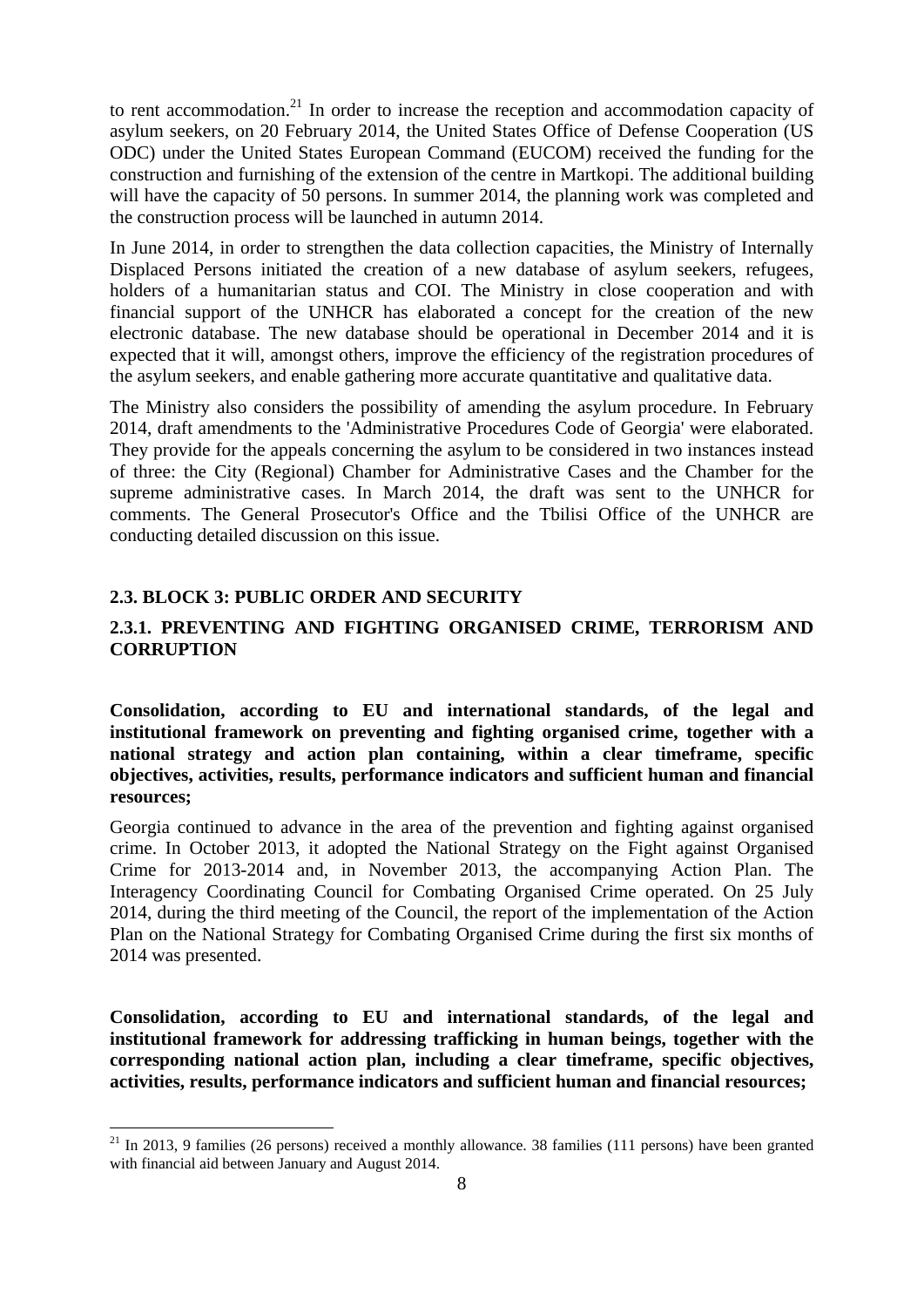Georgia signed and ratified the Council of Europe Convention against Trafficking in Human Beings (THB), which entered into force on 1 February 2008. In June 2006, Georgia ratified the United Nations Convention against Transnational Organised Crime and its Palermo Protocol to Prevent, Suppress and Punish Trafficking in Persons.<sup>22</sup>

Georgia has a number of bilateral agreements relating to the fight against trafficking enabling it to work with key partners.23 In 2013, further bilateral agreements were concluded with Lithuania and Israel and, in 2014, a Memorandum of Understanding was signed with the National Crime Agency of the United Kingdom. In July 2014, Georgia signed an international agreement with Germany. Draft agreements are waiting for signature or are under negotiation with Belgium, the Czech Republic, Slovakia, Qatar, the Saudi Arabia, and the United Arab Emirates.

The existing legal framework allows addressing properly trafficking in human beings. THB has been an offence listed in the Criminal Code of Georgia since 2003. Sentences of imprisonment range from seven to 12 years and terms of imprisonment are increased in respect of 'aggravated offences' concerning, for example, the trafficking of pregnant women or minors, with a maximum term of life imprisonment for child trafficking.

The Criminal Code is complemented by the Law of Georgia on Combating Human Trafficking, which is in force since 2006. This law determines the organisational and legal grounds for preventing and combating human trafficking; the competencies and obligations of the state agencies, public officials and legal entities and rules of coordination of their activities in the measures applied against human trafficking; as well as the legal status and rights of the victims of human trafficking and the guarantees of their social and legal protection. The law is comprehensive and reflects the 2012 Council of Europe's Group of Experts on Action against Trafficking in Human Beings (GRETA) recommendations related to protection and assistance for child victims.

The National Action Plan (NAP) for 2013-14 was elaborated by the Inter Agency Coordination Council on Combating Trafficking in Human Beings (THB Council) and approved by the President of Georgia on 15 March 2013. It is the fourth NAP reflecting the '4 P's' approach to a counter trafficking strategy—Prevention, Protection, Prosecution and Partnership—and it takes proper account of relevant international and European standards.

The THB Council<sup>24</sup> is the central coordinating mechanism for the fight against THB.<sup>25</sup> In 2006, a Permanent Working Group within the THB Council was established, which is the

 $22$  Entered into force on 5 October 2006.

<sup>23</sup> Armenia, Austria, Azerbaijan, Belarus, Bulgaria, Egypt, Estonia, France, Hungary, Israel, Italy, Kazakhstan, Latvia, Lithuania, Malta, Moldova, Poland, Romania, Turkey, Ukraine, the United Kingdom, and Uzbekistan.

<sup>&</sup>lt;sup>24</sup> Permanent members of the THB Council are Ministry of Justice, Ministry of Internal Affairs, Chief Prosecutor's Office, Ministry of Labour, Health and Social Affairs, Ministry of Foreign Affairs, Ministry of Economy and Sustainable Development, Ministry of Education and Science, Office of the State Minister of Georgia for Diaspora Issues, State Fund for the Protection and Assistance of Victims of Trafficking, and Public Defender's Office. Ad hoc members are representatives of the Parliament of Georgia, the Council of Europe Delegation to Georgia, the EU Delegation to Georgia, the US Embassy to Georgia, the US Agency for International Development (USAID), UNICEF, International Organisation for Migration, Georgian Young<br>Lawyers Association, NGO 'Tanadgoma', NGO Civil Development Agency, and NGO Anti Violence Network. <sup>25</sup> Key tasks of the THB Council are elaboration and implementation of the NAP; development of proposals

regarding issues of THB; coordination between governmental agencies working on THB issues; cooperation with NGOs and international organisations; and elaboration of periodic and annual reports and, generally, monitoring of the implementation of the NAP.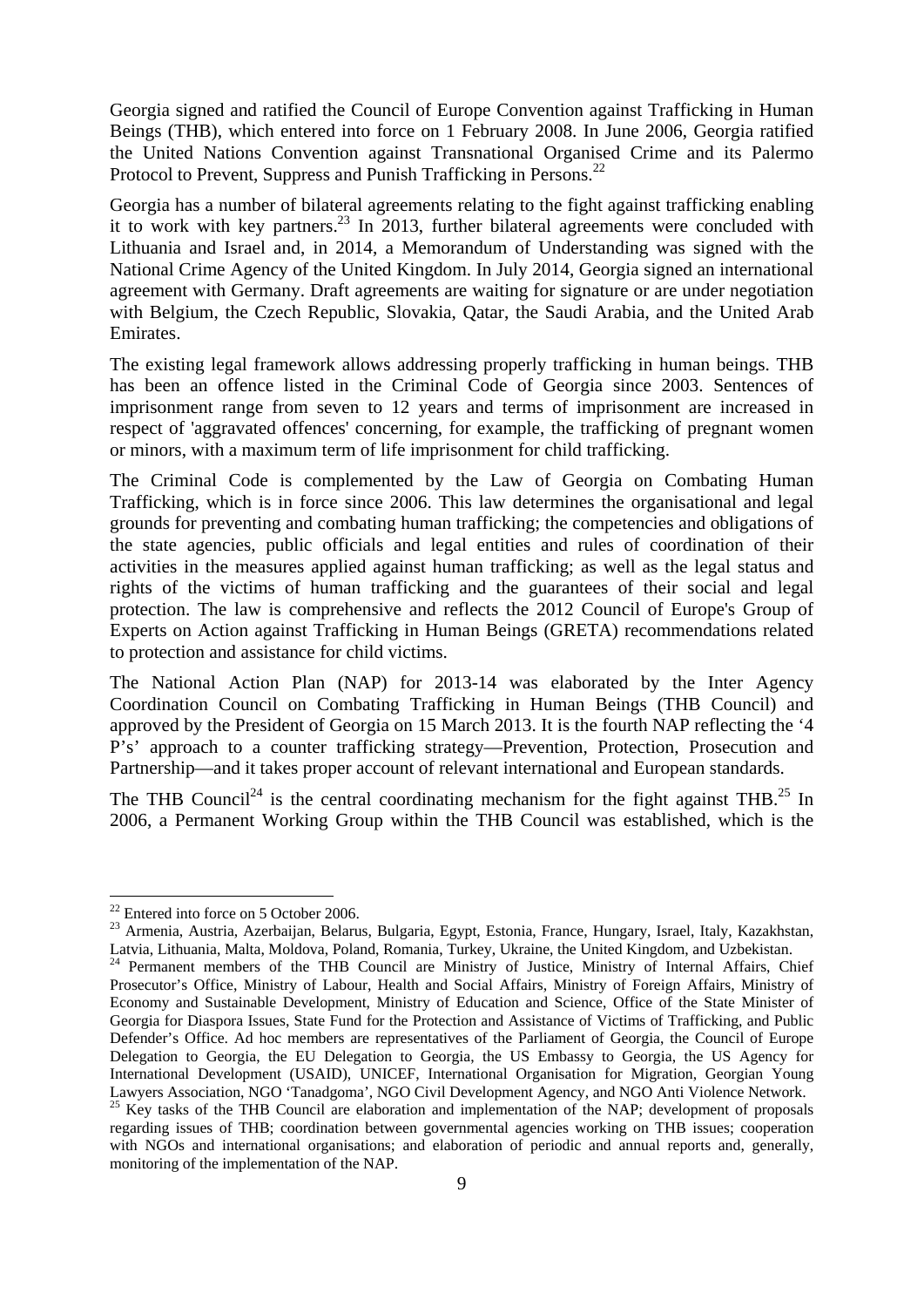authorised entity to grant a person the status of victim within 48 hours.<sup>26</sup> The THB Council has also four temporary thematic working groups dealing with issues concerning legislative framework, evaluation of investigations, guidelines for law enforcement agencies and the delivery of a common information strategy.

The THB Council law enforcement-working group elaborated 'Guidelines for the Law Enforcements on the Investigation and Prosecution of Trafficking Cases and Treatment with Victims and Statutory Victims of Trafficking in Persons', which were disseminated to all competent law enforcement authorities in June 2014. The guidelines identify combating in THB as one of the top priorities of the Government of Georgia; comprehensively explained the offence of THB; encourage law enforcement officials to consider trafficking issues when conducting investigations into illegal border crossing and prostitution; and specify that 'compulsory investigations' should be carried out from the moment a possible trafficking case is reported.

The National Referral Mechanism (NRM) has been in place since February 2007. It ensures that all presumed and identified victims of trafficking are dealt with according to prescribed by law standards. It offers protection and assistance to all victims of trafficking regardless of whether they cooperate with law enforcement or not. It covers procedures from the point of first contact with an identified or potential victim of trafficking up until the moment the victim is repatriated or otherwise returned to a city or country of safety.

In Georgian law there are two categories of victims, namely statutory victim and victim of trafficking. The status of statutory victim is granted to a person by law enforcement agencies in accordance with the Criminal Procedure Code of Georgia. A victim identified by the Permanent Working Group of the THB Council is a person who has not been identified as a statutory victim.<sup>27</sup> The rights of victims of trafficking are not dependent on their status; all victims are entitled to report and cooperate with the law enforcement agencies and they receive the same levels of support and assistance. In addition, special measures are employed in respect of child victims of trafficking, including with regard to their role in court proceedings where expert advice and guidance is made available. Also, regardless of their status, victims of trafficking are entitled to a 30-day 'reflection period', up to three monthslong stay<sup>28</sup> in a State Fund victim shelter,<sup>29</sup> a temporary residence permit, the right to work and, crucially, non-punishment.

In 2006, the State Fund for Protection of and Assistance to (Statutory) Victims of Trafficking in Human Beings<sup>30</sup> was established within the Ministry of Labour, Health and Social Affairs under the supervision of a Director appointed by a Presidential decree. The State Fund is responsible for the two victim shelters and the financing of victim protection, assistance, rehabilitation measures, and the payment of compensation to victims of trafficking.

The Central Criminal Police Department (CCPD) of the Ministry of Internal Affairs is the law enforcement agency competent for investigating THB. Within the CCPD, there is a Division Combating Trafficking and Illegal Migration with two services responsible for dealing with

<sup>&</sup>lt;sup>26</sup> The procedure of granting such status is regulated under the Law on Combating Trafficking in Human Beings (Article 11) and the Presidential Decree No 78 on Identification of a Victim and Granting a Status of Trafficking in Persons.

 $27$  For example, a victim of trafficking identified by an agency or institution which is not a law enforcement body and is being supported by that agency or a NGO.

 $28$  The three-month period can be extended by way of consultation of the Director of the State Fund.

<sup>&</sup>lt;sup>29</sup> There two state shelters are located in Tbilisi and Batumi.

 $30$  Since 2006, the scope of responsibility of the Fund has been extended to include victims of domestic violence, two elderly care homes, five homes for the disabled and one childcare home.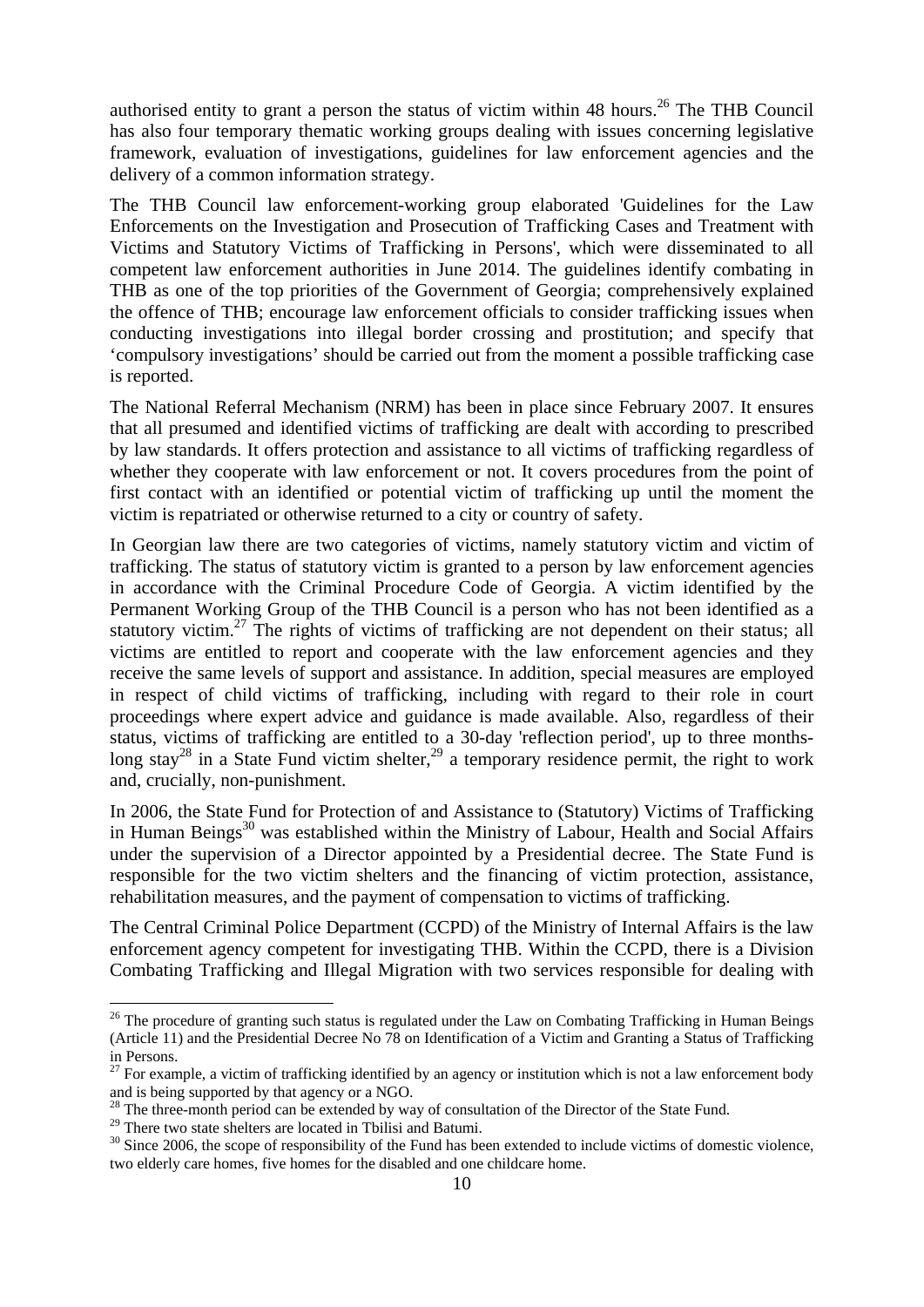human trafficking and irregular immigration respectively. In addition to these central services, in January 2014, a regional service has been established in the Adjara region as a dedicated response to the high levels of suspected cross border trafficking activity. Complementing the work of the central and regional services, are three 'mobile groups' which operate in other high risk areas. $31$ 

Training and awareness raising on THB related matters are important elements of Georgia's approach to preventing and combating THB. Since 2006, trainings on a wide range of THB issues were organised and delivered by external experts to professionals dealing with THB.<sup>32</sup> In parallel, various awareness raising campaigns addressed to secondary and high school pupils, and other risk groups were carried out. In general, the prevention-related activities are well developed and regularly delivered across the territory of Georgia.

**Consolidation, according to EU and international standards, of the legal and institutional framework on preventing and fighting corruption, as well as national anticorruption strategy and action plan containing, within a clear timeframe, specific objectives, activities, results, performance indicators and sufficient human and financial resources, including as regards the anti-corruption coordination efforts of anticorruption bodies such as the Anti-Corruption Interagency Coordination Council (ACICC), aiming notably at ensuring the independence, efficiency, empowerment and accountability of the authorities responsible for the fight against corruption and strengthening information exchange between them; ensuring a sound legal and institutional framework, including necessary secondary legislation for efficient functioning of internal control mechanisms that contribute to the prevention and repression of corruption, including corruption at high-levels and corruption in international transactions, and to setting integrity standards within the public institutions/authorities; follow-up of GRECO (Council of Europe Group of States against Corruption) recommendations;** 

The Anti-Corruption Interagency Coordination Council (the ACICC) continued to operate. In 2013 the Council amended the 2010–2013 Action Plan, elaborated 11 strategic priorities for the 2014-2016 Action Plan and established nine thematic Working Groups to draft sections of the new Action Plan. In April 2014, the Council approved the  $12<sup>th</sup>$  strategic priority for the Action Plan 2014-2016, namely Prevention of Corruption in Defence. On 14 April 2014, the ACICC created an ad hoc Working Group on the implementation of the Group of States against corruption (GRECO) and the United Nations Convention against Corruption (UNCAC) recommendations. During the first meeting of the Working Group that took place in April 2014, the members of the Working Group discussed the recommendations on political party funding and, subsequently, submitted to the Analytical Department of the Ministry of Justice, serving as the Secretariat of the Council, relevant proposals. The Secretariat has been working on translating the submitted proposals into the Strategy and developing specific activities for the Action Plan.

<sup>&</sup>lt;sup>31</sup> The regions routinely covered by these groups are Tbilisi, Kakheti, Kvemo Kartli, Shida Kartli, Imereti, Samegrelo, Guria and Adjara. At present, a Labour Inspectorate or a similar body does not exist within the Government structure. However, the Georgian authorities intend to address the issue.

<sup>&</sup>lt;sup>32</sup> For example, prosecutors, victim and witness coordinators, investigators, Patrol Police, judges, Legal Aid Service lawyers, consular offices, State Fund personnel, school teachers, etc.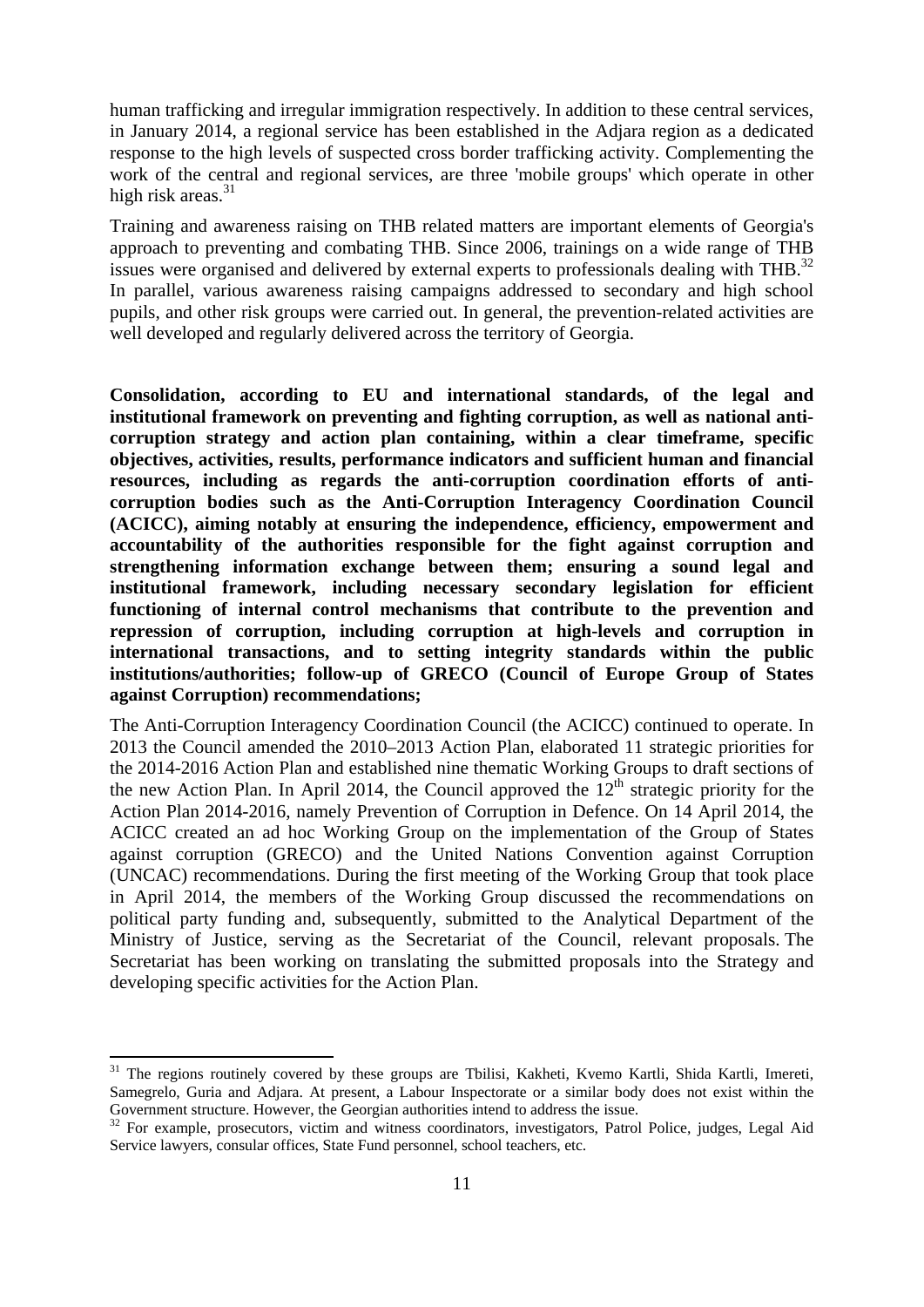New legislative provisions on the protection of whistle-blowers added to Chapter V of the 1997 'Law on Conflict of Interest and Corruption in Public Service' entered into force on 14 April 2014. The draft provisions were positively evaluated by a Council of Europe expert.

Since 2010, the Online Asset Declaration System of Georgia is in place. This system has significantly improved and simplified procedures for submitting declarations by senior officials; all submitted declarations are published online, which enables citizens and interested groups to monitor the income and expenditures of high-ranking officials.<sup>33</sup> However, at present, there is no agency or authority vested with the power to verify these declarations. In order to remedy the situation, the Civil Service Bureau conducted extensive research and public consultation on the future asset declaration monitoring system and it is going to present a legislative proposal to the Government in autumn 2014.

The Unified Electronic System of State Procurement under the State Procurement Agency continued to operate. The System is a very good and progressive one; however, currently only some 61% in value of all government contracts are awarded through the System, whereas 39% are awarded using simplified procurement without a tendering process.<sup>34</sup> Following the Organisation for Economic Co-operation and Development (OECD) recommendations, the Government is planning to make amendments to the 'Law on State Procurement' tightening up the rules authorising exemptions from the tendering process. The revision of the state procurement legislation was incorporated into the 2014-2016 Anti-Corruption Action Plan.

There have been positive developments in the areas related to the fight against corruption. A new law on the civil service is being elaborated. The so-called Civil Service Reform Concept has been drafted and is expected to be adopted by the Government in autumn 2014. The new law will define civil service classification, remuneration, social protection guarantees and a system for training and retraining for civil servants. It will provide for open competitions for entry positions and senior positions; it will stipulate that the Civil Service Bureau would be responsible for monitoring and evaluating of the recruitment carried out by state agencies; promotion will be based on regular performance appraisals; and a Code of Ethics for civil servants will be introduced.

At present, there is neither a specialised prosecutor for corruption cases nor are they dealt with by a specialised agency within the prosecutor's office.<sup>35</sup>

**Consolidation of the legal and institutional framework on preventing and fighting money laundering and financing of terrorism, in line with EU and international standards set by the Financial Action Task Force (FATF) on Money Laundering and Terrorist Financing, and regular updating of the corresponding national strategy; establishment and consolidation of an independent Financial Intelligence Unit, with adequate powers and resources;** 

In order to fulfil the 2012 recommendations concerning combating money laundering made by the Committee of Experts on the Evaluation of Anti-Money Laundering (AML) Measures and the Financing of Terrorism (MONEYVAL), amendments to the 2003 Law of Georgia 'On Facilitating the Prevention of Illicit Income Legalization' were prepared. At present, the

<sup>&</sup>lt;sup>33</sup> www.declaration.gov.ge

<sup>&</sup>lt;sup>34</sup> According to the Law on State Procurement of Georgia, simplified procurement can be used in order to implement an 'event of state and public importance' and it has to be authorised by a legal act of Government of Georgia. Furthermore, simplified procurement can be also resorted to in case of emergency or public contracts with a supplier having an exclusive right on provision of goods, services, etc.

<sup>&</sup>lt;sup>35</sup> See also the recommendations of the OECD concerning on the appointment of specialised corruption prosecutors.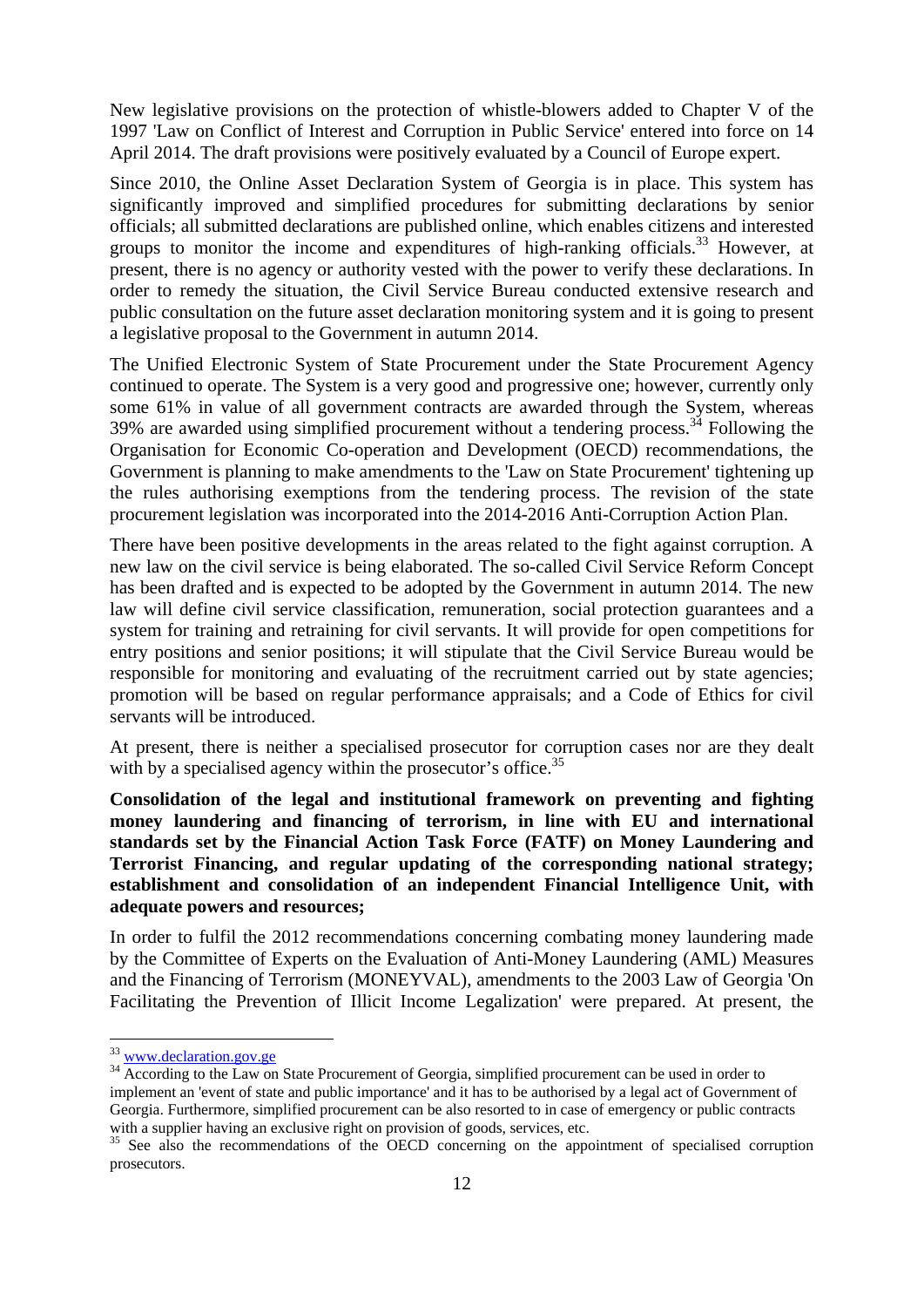amendments are being reviewed by the Government and are expected to be adopted by the Georgian Parliament during the 2014 autumn plenary session. The draft amendments provide for the extension of the AML preventive legislation to electronic money institutions. They also define customer due diligence obligations of e-money institutions, terms and procedures of record keeping and reporting, as well as internal control procedures.

When it comes to the financing of terrorism (FT), the shortcomings identified by the MONEYVAL were addressed. In November 2013, the Parliament amended the relevant article of the 1999 Criminal Code of Georgia extending the scope of the terms 'terrorist' and 'terrorist organisation'. The amendments entered into force on 15 January 2014.

Georgia is a party to nearly all relevant international conventions, except for the 2005 Council of Europe Convention on the Prevention of Terrorism (CETS 196). Georgia signed the Convention in 2005 and the ratification procedure by the Georgian Parliament is on-going.

Governmental Resolution of 23 December 2013 established an Inter-Agency Council for Developing and Coordinating Implementation of the Strategy and Action Plan for Combating Money Laundering and Terrorism Financing under the chairmanship of the Ministry of Finance.<sup>36</sup> The main tasks of the Council are coordination of the timely implementation of the activities listed in the Action Plan, the annual review of the Strategy, fostering of the collaboration among the competent bodies, and supervision of the compliance of the actions carried out with international standards.

In March 2014, the Government adopted the 'Strategy for Combating Money Laundering and Terrorism Financing (2014–2017)' and the accompanying Action Plan. The Strategy and the Action Plan provide the necessary framework to combat money laundering and terrorism financing. Amongst its objectives, the Strategy lists developing risk-based state policy against ML/FT; improving AML/CFT legislation in accordance with international standards; enhancing the capacity of state agencies involved in fighting against ML/FT; assisting the monitoring entities in complying with AML/CFT regulations; and promoting domestic and international cooperation in the fight against ML/FT. The Strategy and the Action Plan lay down specific activities and measures, including legislative amendments, to be adopted in order to fulfil aforementioned goals. Both documents are in accordance with international and European standards. So far no additional financial resources have been allocated for the implementation of the Strategy and the Action Plan; the concerned institutions are to fulfil assigned tasks using their current budgets.

The Financial Monitoring Service – the Financial Intelligence Unit of Georgia – continued to operate. At present the Service is not empowered to suspend suspicious transactions, even on a temporary basis with the exception of transactions that may be used for terrorism financing.<sup>37</sup>

<sup>&</sup>lt;sup>36</sup> Members of the Council are: Minister of Finances of Georgia; Deputy Minister of Finances of Georgia; Head of the Investigation Service of the Ministry of Finance of Georgia; Deputy Head of the Investigation Service of the Ministry of Finance of Georgia; Head of the Legal Entity of Public Law – Revenue Service of the Ministry of Finance of Georgia; Deputy Head of the Legal Entity of Public Law – Revenue Service of the Ministry of Finance of Georgia; Deputy Minister of Foreign Affairs of Georgia; Deputy Minister of Georgia on European and Euro-Atlantic Integration; Deputy Minister of Justice of Georgia; Deputy Minister of Internal Affairs of Georgia; Deputy General Prosecutor of Georgia; Head of the Legal Entity of Public Law – Insurance State Supervision Service of Georgia; Chairman of the Head of the Legal Entity of Public Law – National Agency of Public Register; and Parliamentary Secretary of Georgia.<br><sup>37</sup> According to current legal framework the FMS has the right to request the court to suspend a transaction when

there are reasonable grounds to believe that is can be used for terrorism financing under paragraph 4 (f) of Article 10 of the Law of Georgia on Facilitating the Prevention of Illicit Income Legalization.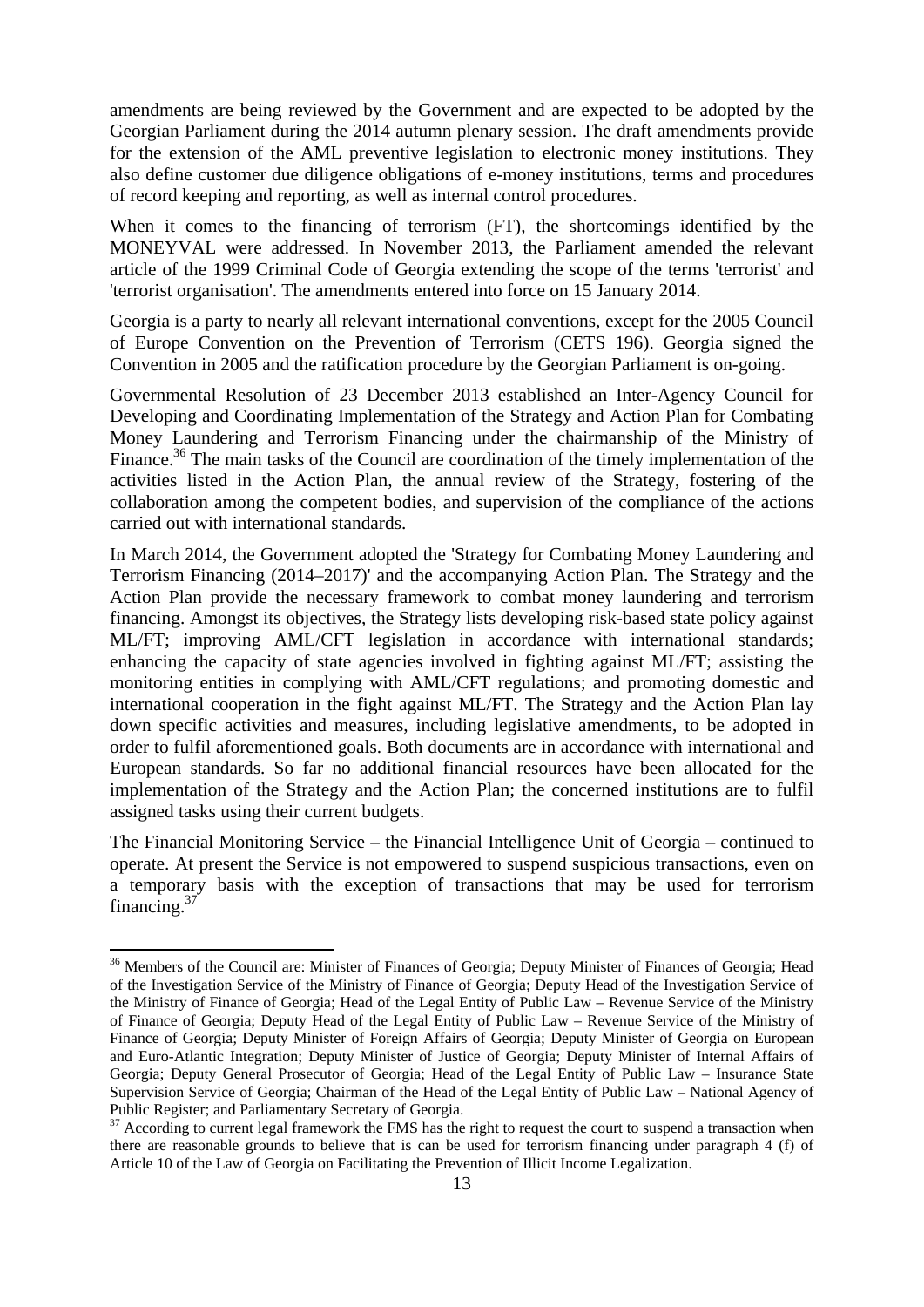### **Adoption of a national anti-drug strategy and action plan, in line with EU and international standards, containing, within a clear timeframe, specific objectives, activities, results, performance indicators and sufficient human and financial resources;**

The National Drug Strategy and the accompanying Action Plan for 2014-2015 were adopted by the Inter-Agency Coordination Council Combating Drug Abuse (the Council) on 4 December 2013. In the preparation of the Strategy and the Action Plan, Georgia followed the recommendations of the Pompidou Group and both documents are in accordance with European and international standards. When it comes to financial resources, Georgia relies extensively on foreign donor assistance.

With the assistance of the European Monitoring Centre for Drugs and Drug Addiction (EMCDDA), Georgia is working towards setting up a national Focal Point and a National Drug Monitoring Centre. It is expected that the process will be completed by the end of 2014.

On 15 May 2014, an inter-ministerial State Commission Combating New Psychoactive Substances was established.<sup>38</sup> The Commission is responsible for the monitoring of developments concerning new psychoactive substances in Georgia and making recommendations concerning appropriate responses to the Georgian government. Answering the serious problems created by the misuse of legal pharmaceutical products for the production of homemade stimulants, new provisions entered into force on 15 March 2014.<sup>39</sup> Also, the 'Law on New Psychoactive Substances' criminalising the possession and use of a number of new psychoactive substances entered into force on 1 May 2014. Further legislative changes are foreseen aimed at addressing the drug-related use of the Internet.<sup>40</sup>

When it comes to the criminal justice aspect, Georgia adopts a rather strict approach. Drug use is considered as an administrative offence for the first time users and, in the case of the second use within a year, drug users are prosecuted for a criminal offence. However, the Strategy and the Action Plan provide for a possible review of the legislative framework and Georgian authorities are considering the revision of the legislative framework concerning the liability for drug possession for personal consumption. According to the draft legislation prepared by the Council, administrative detention will no longer be applied for the drug users apprehended first time and drug addicts will be able to choose between treatment and imprisonment, if their drug consumption is proved more than three times in a year. The draft law will be presented for consideration to the Government of Georgia and subsequently submitted to the Parliament in autumn 2014.

**Signature, ratification and transposition into national legislation of all relevant UN and Council of Europe conventions and respective protocols in the areas listed above and on the fight against terrorism, including: the 2005 Council of Europe Convention on Laundering, Search, Seizure and Confiscation of the Proceeds from Crime and on the Financing of Terrorism; the Hague Convention on Protection of Children (1996 Convention on Jurisdiction, Applicable Law, Recognition, Enforcement and Cooperation in respect of Parental Responsibility and Measures for the Protection of** 

<sup>&</sup>lt;sup>38</sup> The members of the State Commission are the Ministry of Internal Affairs, the Ministry of Healthcare and the Ministry of Finance. The State Commission holds its meetings once in a month.

<sup>&</sup>lt;sup>39</sup> The provisions were introduced to the Criminal Code of Georgia, the Law on Narcotic Drugs, Psychotropic Substances, Precursors and Narcotic Aid, and Law on Combating Drug related Crimes.

<sup>&</sup>lt;sup>40</sup> For example, provision allowing blocking sites selling psychoactive substances.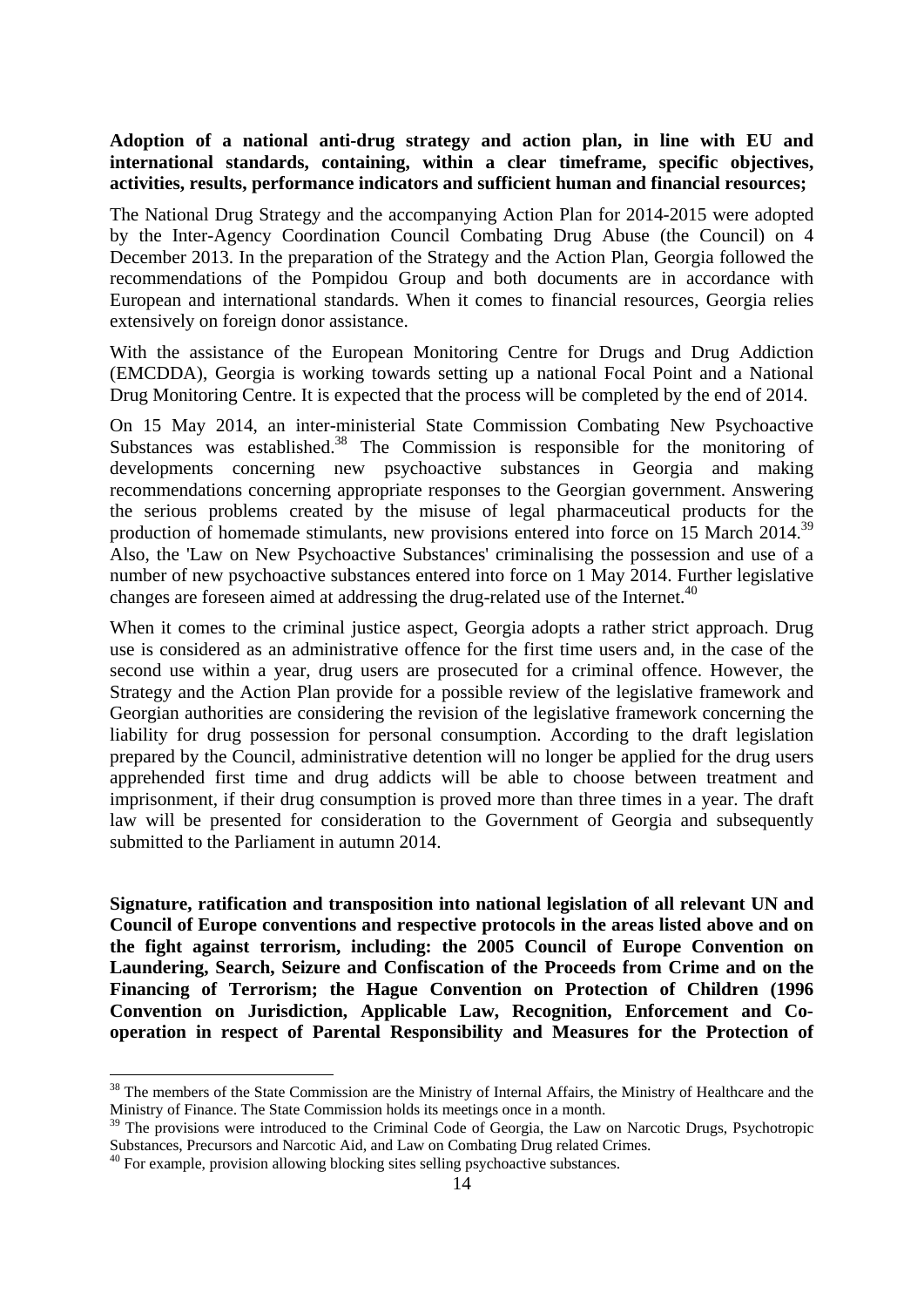# **Children); the 2007 Council of Europe Convention on the Protection of Children against Sexual Exploitation and Sexual Abuse; the Additional Protocol to the Criminal Law Convention on Corruption.**

On 25 March 2013 Georgia signed the 2005 Council of Europe Convention on Laundering, Search, Seizure and Confiscation of the Proceeds from Crime and on the Financing of Terrorism. The convention was ratified by the Parliament on 4 October 2013 and it entered into force on 1 May 2014.

In April 2014, Georgia acceded to the 1996 Hague Convention, which will enter into force in respect of Georgia on 1 March 2015. The 2007 Council of Europe Convention on the Protection of Children against Sexual Exploitation and Sexual Abuse was signed by Georgia on 12 March 2009 and it was ratified by the Parliament on 19 March 2014.

The Additional Protocol to the Criminal Law Convention on Corruption was signed on 25 March 2013 and ratified by the Parliament of Georgia on 27 July 2013. It entered into force on 1 May 2014.

# **2.4.2. JUDICIAL CO-OPERATION IN CRIMINAL MATTERS**

### **Consolidation of the legal and institutional framework on mutual assistance;**

The existing legal and institutional framework enables Georgia to request and grant international assistance in criminal matters. The framework consists of both international and domestic law instruments that duly cover mutual legal assistance, extradition, transfer of sentenced persons, transfer of proceedings, and enforcement of foreign criminal judgments.

Pursuant to Article 6 of the 1995 Constitution of Georgia and Article 7 of the 2009 Legal Statutes Act, international law is an inherent part of domestic law, even if not specifically transposed, and the former prevails over the latter.

The domestic legal framework is based on the Act on Mutual Legal Co-operation in Criminal Matters (MLC Act) which was adopted in July 2010, entered into force in October 2010 and was amended in 2013. In addition, the 2009 Criminal Procedure Code contains a number of provisions on execution of foreign criminal judgements and extradition.

The MLC Act lays down the grounds for refusal of mutual legal assistance and extradition. Both sets of grounds are in line with relevant European and international standards. The MLC Act also designates competent domestic authorities, namely the General Prosecutor Office (GPO), courts, Local Prosecution Offices and the Ministry of Justice. The Ministry of Justice is the central authority through which the incoming and outgoing requests for co-operation are mostly channelled. In line with an Order of the Ministry of Justice of September 2013, their processing falls within the functions of the GPO and, specifically, of the International Cooperation Unit (ICU) of the Department of Legal Affairs acting as a delegated authority of the Ministry of Justice. The ICU team consists of a manager, three prosecutors, two legal advisors, a trainee prosecutor and four law clerks<sup>41</sup>. In the second phase of the VLAP, Georgia should provide information on procedural safeguards available when dealing with mutual assistance requests.

Regarding statistics, currently the collection of data primary focuses on quantitative data and there is little information on types of criminal offences, nature of requested actions, number of

 $41$  Information received during the 2014 expert assessment mission.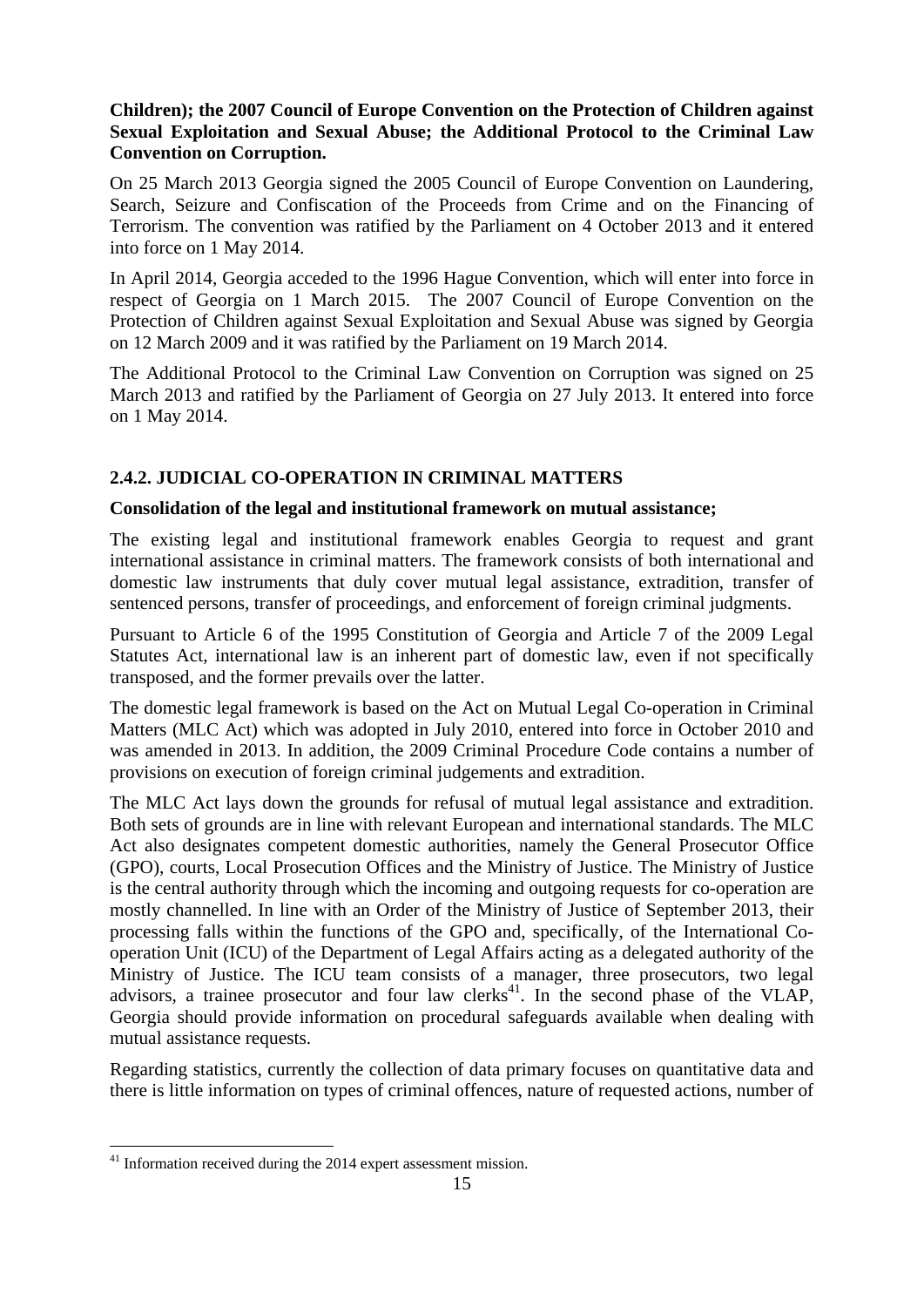involved persons, etc. The collection and analysis of the data concerning court rulings is also not very comprehensive.

When it comes to the training of the personnel involved in handling mutual legal assistance requests, the High School of Justice foresees a day-long module on international legal cooperation during the initial training of future judges, and a two-day long module during the permanent training for active judges. Further information, including on training of prosecutors, should be provided in the second phase of the VLAP.

# **Signature, ratification and transposition into national legislation of relevant international conventions and protocols, namely the Second Additional Protocol to the European Convention on Mutual Assistance in Criminal Matters;**

Georgia is a party to 16 United Nations agreements<sup>42</sup> and 17 Council of Europe agreements.<sup>43</sup> In October 2013, Georgia ratified the Second Additional Protocol to the European Convention on Mutual Assistance in Criminal Matters which entered into force in May 2014.

In addition to this, on 14 April 2014, Georgia signed the Third Additional Protocol to the 1957 European Convention on Extradition and, most likely, the ratification process will be finalised by the end of 2014. The ratification process of the Fourth Additional Protocol to the European Convention on Extradition is under discussion and it is expected to start in 2015.

Between 1995 and 2005, Georgia also signed a number of bilateral agreements on mutual legal assistance and extradition with Bulgaria, Turkey, Armenia, Turkmenistan, Ukraine, Kazakhstan, Azerbaijan, Greece, Cyprus, and the Czech Republic. Negotiations with the United States of America, Argentina, Brazil, Paraguay, Japan and China are planned.

<sup>&</sup>lt;sup>42</sup> International Convention for the Suppression of Acts of Nuclear Terrorism; United Nations Convention against Corruption; United Nations Convention against Transnational Organized Crime; Protocol to Prevent, Suppress and Punish Trafficking in Persons, Especially Women and Children, supplementing the United Convention against Transnational Organized crime; Protocol against the Smuggling of Migrants by Land, Sea and Air, supplementing the United Convention against Transnational Organized Crime; Convention for the Suppression of Unlawful Acts against the Safety of Maritime Navigation; Protocol for the Suppression of Unlawful Acts against the Safety of Fixed Platforms Located on the Continental Shelf; International Convention against the Taking of Hostages; Convention on the Prevention and Punishment of Crimes against Internationally Protected Persons, including Diplomatic Agents; International Convention for the Suppression of Terrorist Bombings; International Convention for the Suppression of the Financing of terrorism; United Convention against Illicit Traffic in Drugs and Psychotropic Substances; Convention for the Suppression of Unlawful Acts against the Safety of Civil Aviation; Protocol on the Suppression of Unlawful Acts of Violence at Airports Serving International Civil Aviation, supplementing the Convention for the Suppression of Unlawful Acts against the Safety of Civil Aviation; Convention on Offences and Certain Other Acts Committed on Board Aircraft; Convention for the Suppression of Unlawful Seizure of Aircraft; and Convention on Offences and Certain Other Acts Committed on Board Aircraft.

<sup>&</sup>lt;sup>43</sup> Second Additional Protocol to the European Convention on Mutual Assistance in Criminal Matters; Convention on the Protection of Children against Sexual Exploitation and Sexual Abuse; Second Additional Protocol to the European Convention on Mutual Assistance in Criminal Matters; Second Additional Protocol to the European Convention on Extradition; Additional Protocol to the European Convention on Extradition; European Convention on Extradition; Convention on cybercrime; Criminal Law Convention on Corruption; Convention on Action against Trafficking in Human Beings; Convention on Laundering, Search and Confiscation of the Proceeds from Crime; Additional Protocol to the European Convention on Mutual Assistance in Criminal Matters; European Convention on the International Validity of Criminal Judgments; Convention on the Transfer of Sentenced Persons for the further enforcement of Sentence ; European Convention on the Suppression of Terrorism; European Convention on Mutual Legal Assistance in Criminal Matters; Additional Protocol to the Convention on the Transfer of Sentenced Persons; Convention on the Transfer of Sentenced persons; and Convention on Legal Assistance and Legal Relations in Civil, Family and Criminal Matters.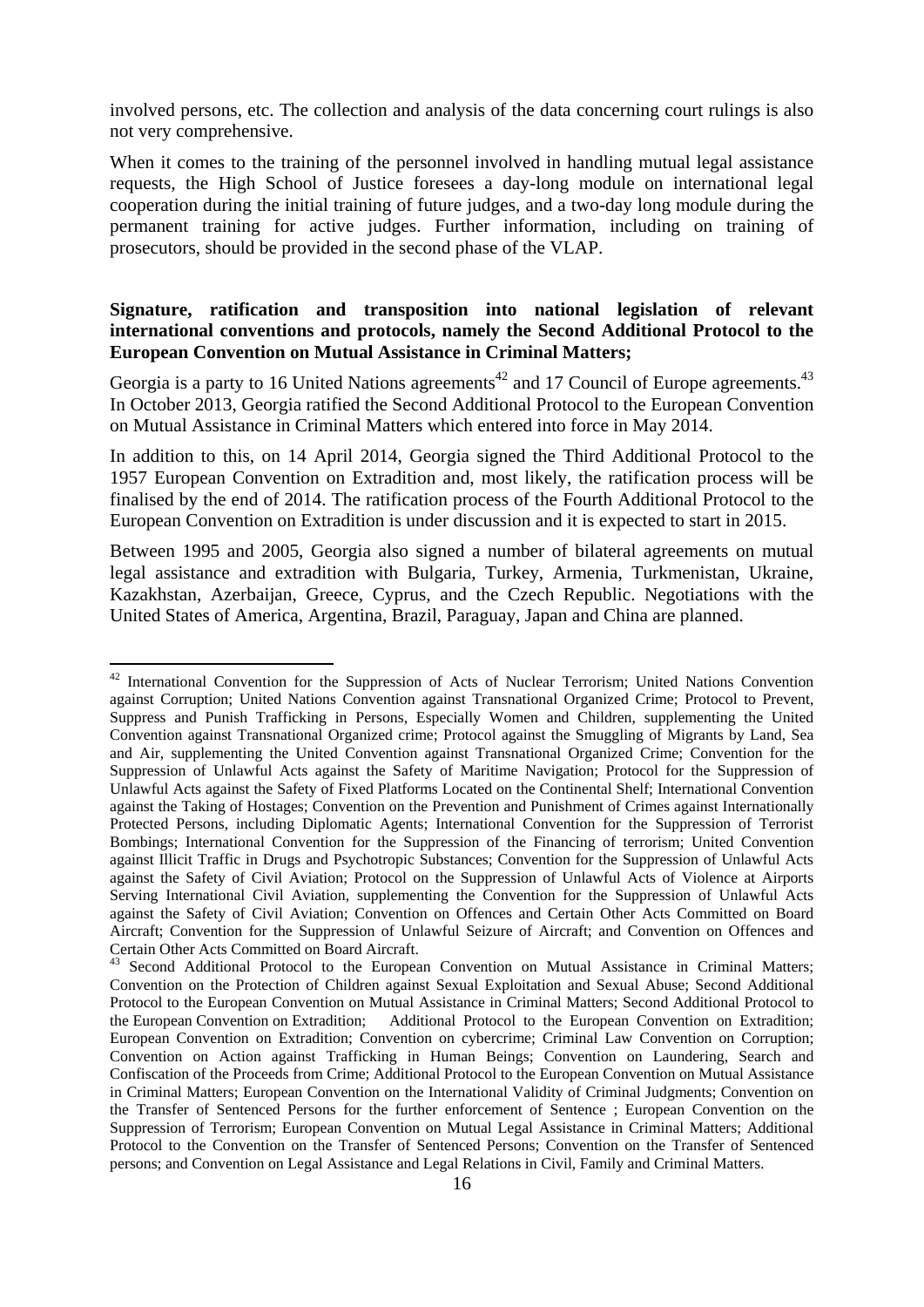#### **2.4.3. LAW ENFORCEMENT COOPERATION**

### **Establishment of an adequate coordination mechanism between relevant national agencies and a common database guaranteeing direct access to relevant officers;**

The 2013 Memorandum of Understanding on Inter-Agency Cooperation on Law Enforcement issues continues to be the basis for cooperation.<sup>44</sup> An intra-agency electronic exchange (InterFlow) software has been used by a number of governmental agencies since December 2013. The system is equipped with a digital signature, provides fast data search and allows users to manage tasks, enabling a real-time exchange of documents in a secured way. The databases/electronic systems have high standards of safety. The Information Security Policy of the Ministry of Internal Affairs of Georgia document has been elaborated by the Ministry of Internal Affairs Operative-Technical Department in coordination with the Data Exchange Agency operating under the Ministry of Justice. The document identifies information security manager responsible for establishment of information security system, identification of risks and elaboration of control mechanisms, relevant guidelines documents. It also specifies obligations of the employees and envisages creation of an Information Security Council. On 5 September 2014, the Minister of Internal Affairs approved the Information Security Policy by Order 681.

#### **2.4.4. DATA PROTECTION**

**Consolidation of the legal and institutional framework for the protection of personal data, in line with EU and international standards, including through the adoption of bylaws, instructions and guidelines to regulate procedures, functions and responsibilities;** 

The 2011 'Law on Personal Data Protection' has been in force since May 2012. Its general principles, definitions, provisions on legal grounds for processing of personal data are in line with European standards.<sup>45</sup> The law will apply to the private sector from 1 November 2014, following amendments adopted by the Parliament in August 2014. The Office of the Personal Data Protection Inspector (the PDPI) already undertook a number of activities concerning the private sector.46

In 2013-2014, further important changes to the existing data protection legal framework were elaborated and adopted by the Parliament. The Parliament adopted on 1 August 2014 two sets of amendments related to the data protection. The first set, submitted in June 2013 by several Members of the Parliament and civil society representatives, concerned the modification of the 2009 'Criminal Procedure Code', the 1999 'Law on Operative-Search Activities', the 2011 'Law on Personal Data Protection', and the 2005 'Law on Electronic Communications'. It introduced the extension of the Inspector's mandate towards data processing in police sector; $47$ and empowered individuals to apply to the PDPI, a court or a higher administrative organ, if their rights are breached by the processing for the purposes of public, operative-investigative

<sup>&</sup>lt;sup>44</sup> See the 2013 Commission Report, p 19.

<sup>&</sup>lt;sup>45</sup> Council of Europe Convention for the Protection of Individuals with regard to Automatic Processing of Personal Data (Convention 108); Strasbourg, 28.I.1981.

<sup>&</sup>lt;sup>46</sup> Over 100 consultations were provided to private sector data controllers and data processors. Private sector companies provided the notifications to the Inspector on Filing System Catalogues. Also, the Inspector dealt with a number of citizens' complaints regarding private sector companies without conducting inspections and sanctioning them, but adopting other measures such as requesting data erasure or restricting publicity of data.

 $47$  In line with the Council of Europe Committee of Ministers' Recommendation 87(15).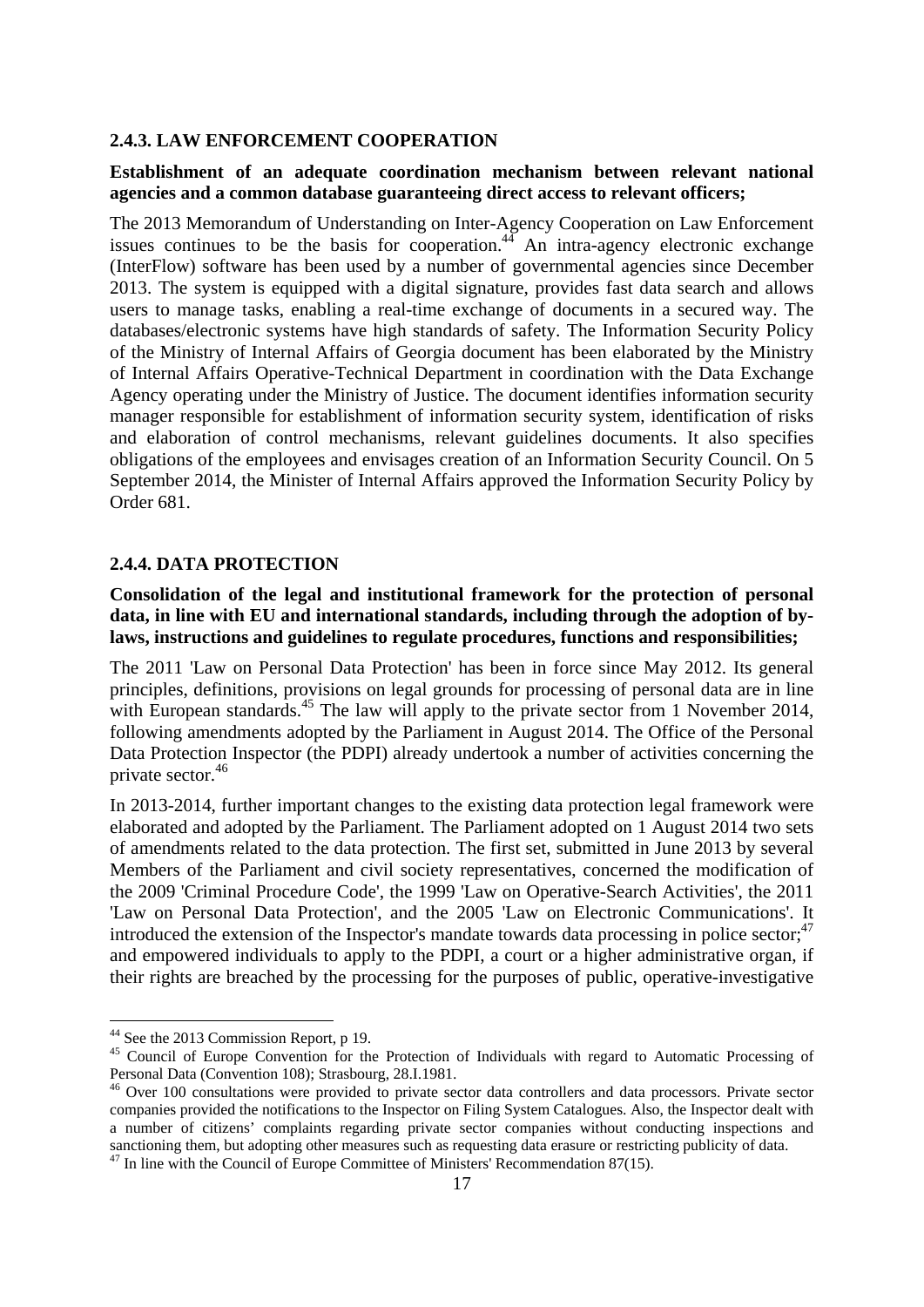activities, or criminal investigation. The second set of amendments was submitted to the Parliament by the Government in July 2014 and it concerned the 2011 'Law on Personal Data Protection', the 1997 'Law on Civil Service', the 1997 'Law on Conflict of Interest and Corruption in Civil Service', the 2010 'Law on Normative Acts', the 1999 'Law on Operative-Search Activities' and the 1996 'Law on Grants'. The amendments relate to issues such as: giving the Inspector supervisory powers over the private sector from November 2014 onwards instead of 2016, the election of the Inspector by the Parliament, and the extension of the scope of the Data Protection Law and the mandate of the Inspector towards data processing for police purposes. In addition, the amendments require that data shall be processed only for explicitly specified legitimate purposes and prohibit the processing of personal data for a purpose incompatible with the primary one. They also foresee the blocking, erasure or destruction of data if these conditions are not met. The amendments cover the disclosure of sensitive data processed for employment obligations, protection of public health and in the course of legitimate activities by a political, philosophical, religious or trade-union, association, etc. They also regulate video surveillance in public places, including public transport. Regarding the election of the Inspector, the new procedure is meant to increase independence: the Inspector will be chosen by the Parliament from two candidates presented by the Prime Minister after a pre-selection procedure by a special competition commission. The Inspector can be reappointed only once for a consecutive term. The new procedure will apply after the expiration of the term of the current Inspector.

The first set of amendments entered into force upon publication, on 18 August 2014. The second set entered into force on 1 September 2014, with the exception of the amendments concerning private sector, which are to enter into force on 1 November 2014.

Moreover, on 2 May 2014, the Parliament adopted amendments to the Criminal Code criminalising violation of data protection rules. Illegal collection, storage, usage, disclosure or making available of personal data causing serious damage was defined as a criminal offence, punishable by imprisonment for up to three years. Illegal usage and/or disclosure of private life related information or personal data via the Internet, including social networks, was also criminalised and it is punishable by imprisonment for up to four years and, in aggravating circumstances, up to five years.48 The amendments entered into force on 31 May 2014.

**Signature, ratification and transposition to national legislation of relevant international conventions, protocols and recommendations, including the 2001 Additional Protocol to the Council of Europe Convention 108 for the Protection of Individuals with regard to Automatic Processing of Personal Data, regarding supervisory authorities and crossborder data flows, and the Committee of Ministers of the Council of Europe Recommendation No. R (87) 15 regulating the use of personal data in the police sector;** 

The Council of Europe Convention no 108 for the Protection of Individuals with regard to Automatic Processing of Personal Data was signed in November 2001, ratified in December 2005 and entered into force in April 2006. The 2001 Additional Protocol to the Council of Europe Convention no 108 was signed by Georgia on 15 May 2013, ratified on 10 January 2014 and entered into force on 1 May 2014. As for the transposition to national legislation, both the Convention and its additional Protocol can be considered as transposed once the powers of the PDPI will apply towards private sector, that is, from 1 November 2014 onwards.

<sup>&</sup>lt;sup>48</sup> Articles 157, 158 and 159 of the Criminal Code of Georgia.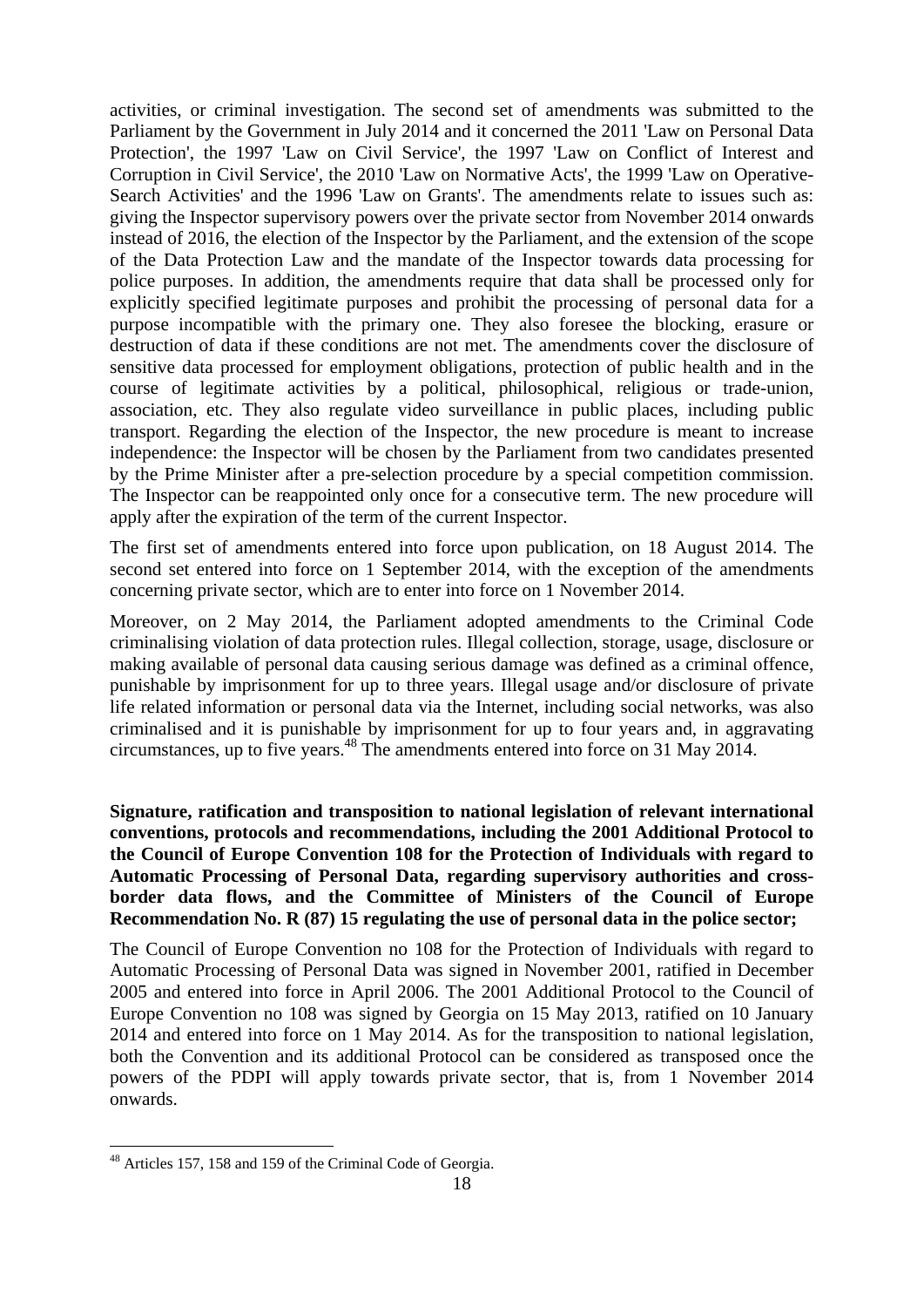In view of transposing the Recommendation of the Council of Europe Committee of Ministers No. (87) 15 on Regulating the Use of Personal Data in the Police Sector, the Order of the Minister of Internal Affairs of Georgia Relating to the Processing and Protection of Personal Data within the Ministry of Internal Affairs of Georgia was adopted on 19 December 2013 and entered into force on 1 March 2014.<sup>49</sup> The abovementioned amendments extended the scope of the 'Law on Personal Data Protection' and the mandate of the PDPI towards the data processing for the purposes of the crime prevention, investigation, operative-investigational activities and protection of the public order that are classified as state secret. The amendments to the 'Law on Operative-Search Activities' also entitle the PDPI and persons authorised by him/her to have access to the information on operative-investigational activities that are strictly confidential.

As of September 2014, in order to implement the above mentioned reforms, a special unit responsible for ensuring the protection of personal data standards was established within the MoIA. It cooperates with the Personal Data Protection Inspector.

### **Establishment of an independent data protection supervisory authority with adequate powers and obligations**

The first Personal Data Protection Inspector was appointed on 28 June 2013. In July 2013, the Government approved the 'Statute on the Activities and Powers of the Personal Data Protection Inspector'.<sup>50</sup> The Inspector supervises lawfulness of personal data processing and ensures the implementation of the law and protection of citizens' personal data. In particular, the Inspector provides consultation to public and private institutions on the personal data related issues, receives and considers applications/complains of individuals, inspects lawfulness of the personal data processing in public institutions and is responsible for raising public awareness on the data protection issues. The Inspector's powers towards private sector will enter into force on 1 November 2014.

On 3 April 2014, the PDPI became member of the Central and Eastern European Data Protection Authorities (CEEDPA), a cooperation framework gathering 17 data protection authorities from Central and Eastern Europe. On 14 August 2014, the PDPI applied for the observer status in the Article 29 Working Party set up under Directive 95/46/EC of the European Parliament and of the Council of 24 October 1995 on the protection of individuals with regard to the processing of personal data and on the free movement of such data.

The Inspector's Office has two departments, namely the Citizens' Complaints and Inspection Department, and the International Relations and Communications Department. There are 15 employees including lawyers, data security analysts, a training manager, and a filing systems catalogues specialist. In 2013, the Inspector's Office was funded from the budget reserve. In the 2014, the Inspector's Office received its own code in the state budget. For the movement, the Office appears to have sufficient budget; however, taking into account the imminent extension of its powers to the private sector, additional financial resources may be required. Also, it needs to be ensured that the PDPI Office is located in premises, which are suitable given its new functions and, especially, the need to guarantee accessibility to broader public.

<sup>&</sup>lt;sup>49</sup> It applies to the processing of data by automatic means as well as to manual processing. It defines principles for processing personal data, including biometrics, obligation of data processor towards data subject, right to appeal, etc. Chapter VIII addresses processing of data for the purposes of police activities, excluding state secrets.

<sup>50</sup> Resolution no 180, July 19th, 2013.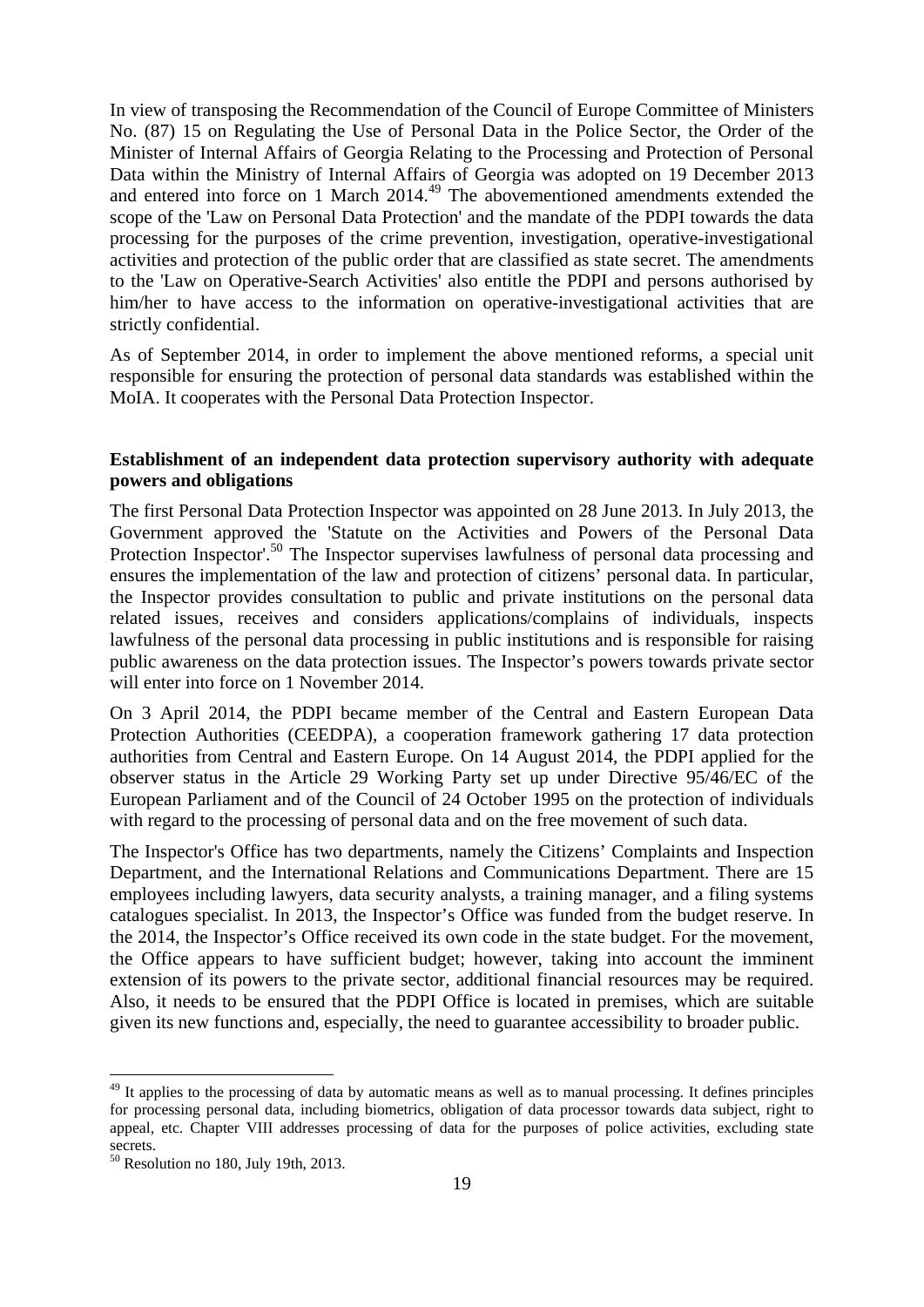Regarding Block 3, beyond the VLAP benchmarks but relevant for their assessment, are developments related to the judiciary and the prosecutor office.

The 2013 amendments to the 'Law on Courts of General Jurisdiction' strengthened the independence and integrity of the judiciary. In line with the OECD recommendations,  $51$  on 16 July 2014, the Government submitted to the Parliament the draft 'Law on Amendments to the Organic Law of Georgia on Courts of General Jurisdiction' that would regulate the procedure for the lifetime appointment of judges after the probation period.<sup>52</sup> The law provides clear criteria, and transparent mechanism for the appraisal of judges. It also regulates the appellate procedure from the decision of the Council and lays down other legal guarantees for protection of the rights of the judges during their service. The law was adopted by the Parliament on 1 August 2014 and it entered into force on 19 August 2014.

While the 2013 amendments to the 'Law on the Prosecution Service' represent an important step towards ensuring compliance with European standards<sup>53</sup>, the appointment of the Chief Prosecutor continues to be made by the Prime Minister on the recommendation of the Minister of Justice. There is no system of assessment of the candidates by an expert commission.

### **2.4. BLOCK 4: EXTERNAL RELATIONS AND FUNDAMENTAL RIGHTS**

#### **2.4.1. Freedom of movement within Georgia**

# **Consolidation of legal and regulatory framework on registration procedures for legally staying foreigners or stateless persons with a view to avoiding unjustified restrictions.**

The 1996 'Law on the Procedure of Registration' is the legal basis for registration procedure.<sup>54</sup> The 'Rule of Registration and Removal from Registration of Citizens of Georgia and Aliens Residing in Georgia' and the 'Rule of Issuance of identity (Residence) Card, Passport, Travel Passport and Travel Document' approved by Order 98 of 27 July 2011 of the Minister of Justice specify the registration procedures.55 The 2012 'Law on Public Service Development Agency' stipulates functions of the Agency in carrying out registration process. The 2012 'Law on Civil Acts' and 2012 'Order no 18 of the Ministry of Justice on Approval of the Rule of Civil Acts Registration' determine rules for birth registration.

The 2014 'Law on the Legal Status of Aliens and Stateless Persons<sup>56</sup> provides the legal basis and mechanism for entry, stay, transit and departure of aliens. The law defines the rights and obligations of aliens, stateless persons, the types and procedures for removal of aliens staying in Georgia, as well as the competences of state institutions involved in the process of removal. The law provides for the following types of residence permits: work residence permit, study residence permit, residence permit for the purpose of family reunification, residence permit of a former citizen of Georgia, residence permit of a stateless person, special residence permit,

<sup>&</sup>lt;sup>51</sup> The OECD has recommended that promotion of judges be based on competitive procedures with open announcement of vacancies and based on clear criteria for promotion.<br><sup>52</sup> As for the initial appointment for the probation period of 3 years, the procedure will be also changed. A

separate set of amendments is being prepared in the framework of the second stage of the reform of the judiciary and will be presented to the Parliament by the end of 2014.

See the November 2013 Commission Report, p. 16.

<sup>54</sup> See also the section on Block 2.

<sup>55</sup> Ibid.

<sup>56</sup> Ibid.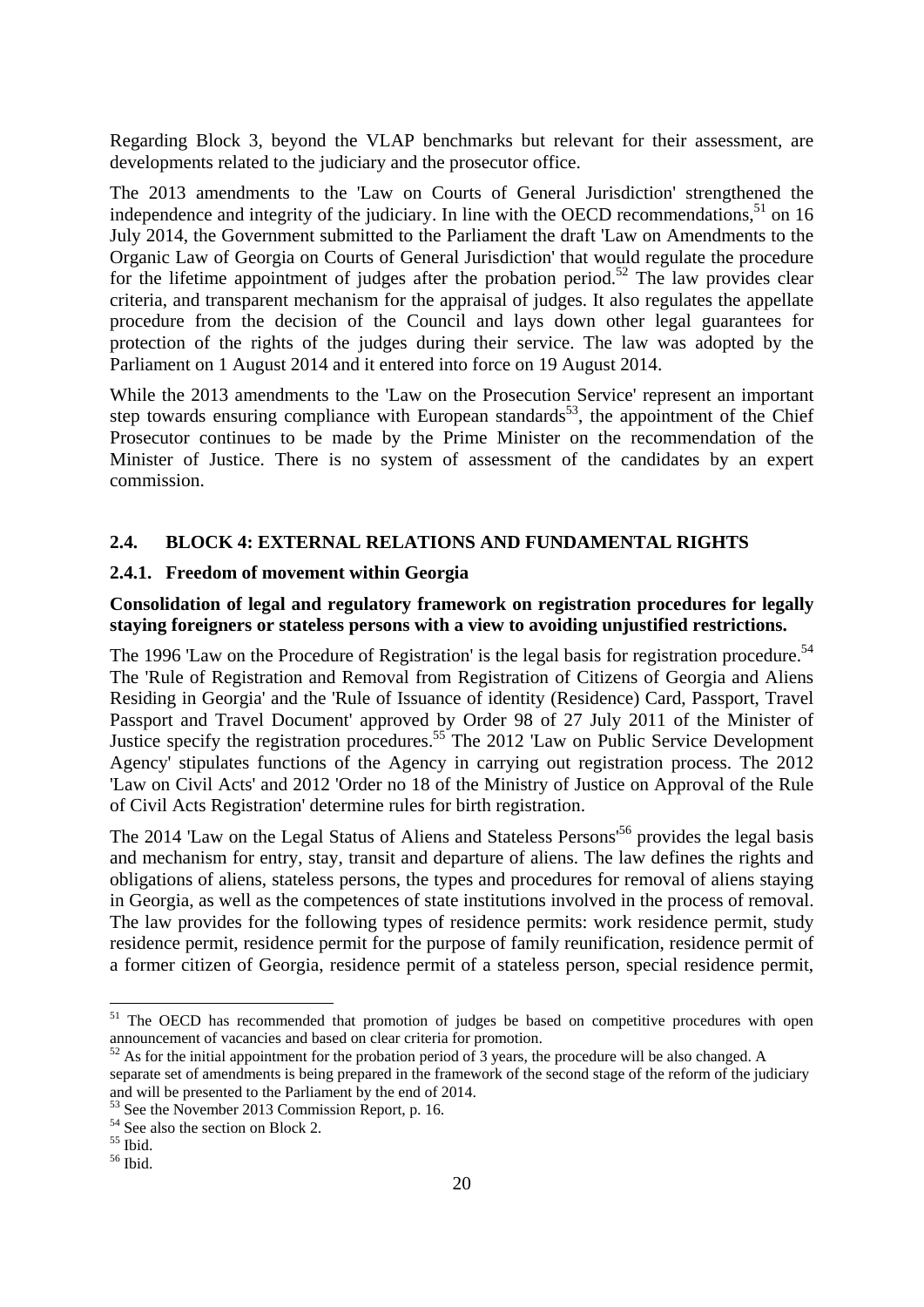investment residence permit, and permanent residence permit. The PSDA should grant a relevant residence card to an alien who has been granted a residence permit. A decision on the issuance of a residence permit may be appealed and the new law provides grounds for denial of a residence permit.

Pursuant to Article 3 of the 'Law on the Procedure of Registration', citizens of Georgia and aliens residing in Georgia, regardless od their age, should undergo registration at their place of residence and, if they have several places of residence, at one of their places of residence. Upon registration a person is given a unique personal number. Along with registration of a civil act of birth, an under-age person is being registered at his/her place of residence and is given a personal number.

# **2.4.2. Conditions and procedures for the issuance of travel and identity documents**

**Consolidation of legal and regulatory framework so as to ensure full and effective access to travel and identity documentation without discrimination, including women, children, people with disabilities, internally displaced persons, people belonging to minorities and other vulnerable groups.** 

Georgia has the necessary legal framework ensuring access to travel and identity documents. According to Georgian law, a citizen should obtain an identity (ID) card at the age of 14, but an ID card may be issued to persons under 14 years of age, with the consent of a parent or other legal representative.<sup>57</sup> An ID card is valid for four years when issued to persons under 18 years of age and for 10 years when issued to persons over 18 years of age.<sup>58</sup> In exceptional cases, defined by the Order 98 of the Minister of Justice of 27 July 2011, a non-electronic ID card should be issued for the validity up to six months. A passport for Georgian citizens is issued upon request and it is valid for three years when issued to persons under 18 years of age, and for 10 years when issued to persons over 18 years of age.<sup>59</sup>

Aliens, refugees or persons holding a humanitarian status, and persons holding a stateless status, after receiving a residence permit, must apply for a residence card within a month. According to the Article 20 paragraph 1 of the 'Law on the Procedure of Registration', the travel passport for the stateless person is issued for the validity of two years. If the validity of the residence permit issued for the stateless person is less than two years, the validity of the travel passport corresponds to the validity of the residence permit. A person possessing a status of a stateless person in Georgia, who had been issued with a permanent residence card,<sup>60</sup> should be issued a travel passport valid for five years. The travel documents for persons with the refugee status are issued for two years.

The recently adopted amendments to the 1996 'Law on the Procedure of Registration', $61$  the 2011 'Law on Refugees and Humanitarian Status' and the new 2014 'Law on Legal Status of Aliens and Stateless Persons' envisage a new type of identification certificate, namely a temporary identity card. According to the new law, from 1 September 2014, the document is issued to a person seeking a refugee or a humanitarian status, a person seeking a status of a

 $57$  Article 3 paragraph 2 of the 'Law on procedure for registration of citizens of Georgia and aliens residing in Georgia, issuance of identity (residence) card and passport of a citizen of Georgia'.

<sup>58</sup> Article 14 paragraph 2, ibid.

 $59$  Article  $20<sup>4</sup>$  paragraph 1, ibid.

 $60$  Issued before the entry into force of the Presidential Decree no 515 of 27 July 2012 on 'Approval of the Procedure for Determining the Status of Stateless Persons.

 $61$  Adopted on 5 March 2014 and entered into force on 1 September 2014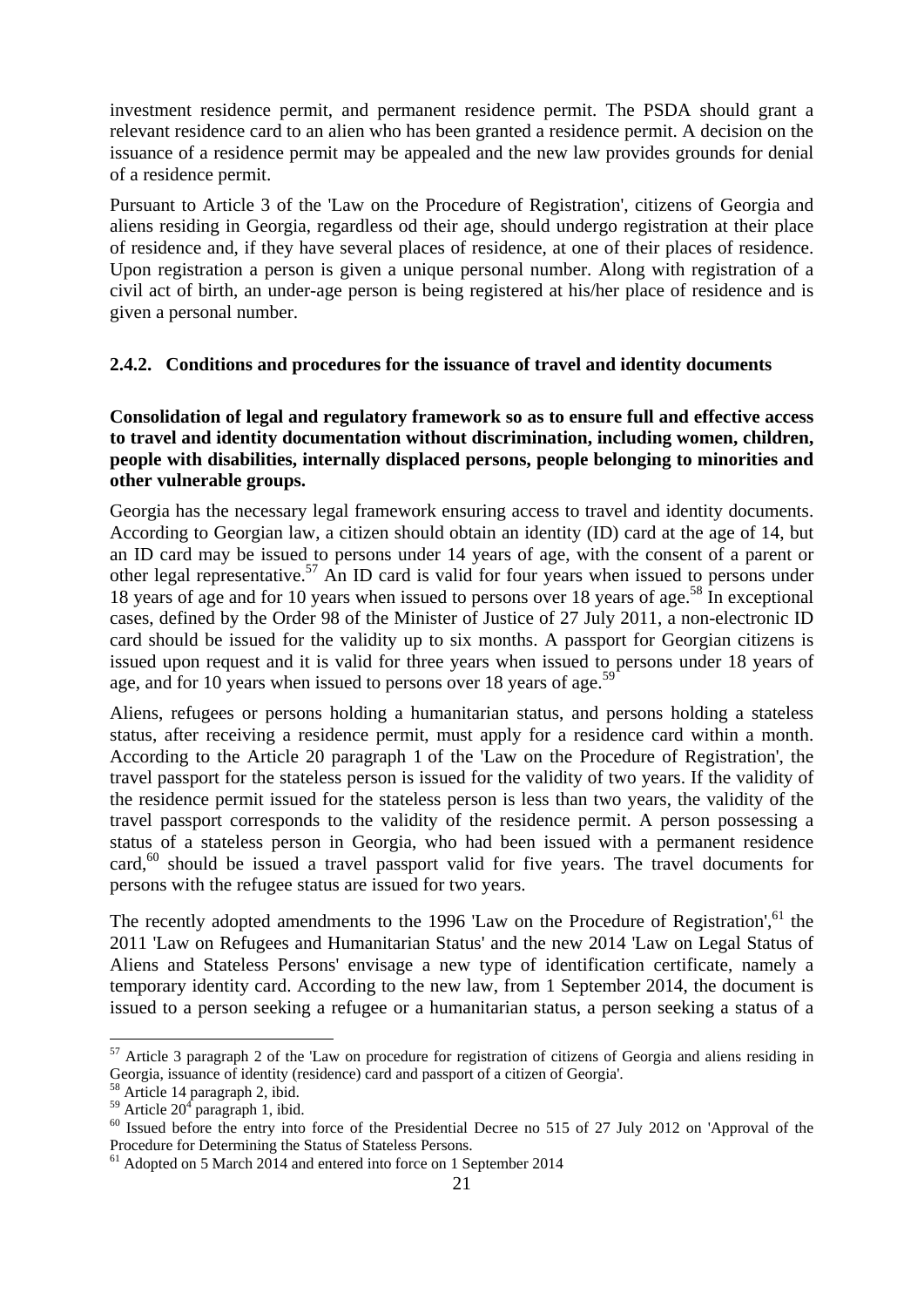stateless person, and a person who cannot be removed in cases stipulated by the 'Law on Legal Status of Aliens and Stateless Persons'. The issuance of a temporary identity card will ensure rights stipulated by 1951 United Nations Convention Regarding the Status of Refugees.

### **2.4.3. Citizens' rights including protection of minorities**

# **Adoption of a comprehensive anti-discrimination law, as recommended by UN and Council of Europe monitoring bodies, to ensure effective protection against discrimination;**

The 'Law on the Elimination of All Forms of Discrimination' (Anti-Discrimination Law) was adopted by the Parliament on 2 May 2014 and it entered into force on 7 May 2014. The purpose of the law is 'to eliminate every form of discrimination and to ensure equal rights of all natural and legal persons under the legislation of Georgia, irrespective of race, skin colour, language, sex, age, citizenship, origin, place of birth or residence, property or social status, religion or belief, national, ethnic or social origin, profession, marital status, health, disability, sexual orientation, gender identity and expression, political or other opinions, or other characteristics'. Such approach is consistent with other norms that form the antidiscriminatory legal framework of Georgia, $62$  including Article 14 of the Georgian Constitution laying down the principle of equality, as well as the jurisprudence of the Constitutional Court of Georgian.<sup>63</sup>

The Anti-discrimination Law provides the definitions of 'direct discrimination' and 'indirect discrimination'. However, the derogations allowing direct discrimination for reasons related to "public order and morals" and of "overwhelming state interest and the necessity of state intervention in the democratic society" will need to be further examined in terms of their practical interpretation and implementation to ensure consistency with European standards <sup>64</sup>. The law also covers 'discrimination by association', namely the situations when a person is discriminated against because s/he is erroneously perceived as belonging to the protected group.<sup>65</sup> It explicitly prohibits forcing, encouraging or supporting a person to discriminate against a third person; $\frac{6}{6}$  and multiple and multi-dimensional discrimination.<sup>67</sup> It introduces the notion of 'positive action', especially in relation to gender equality and specific situations such as maternity, pregnancy or disabilities.<sup>68</sup>

In an attempt to defuse strong opposition voiced by some groups of the Georgian society, the Government and the Parliament included in the law a number of provisions intended to reaffirm the autonomy of religious entities, including the principle that the legitimate exercise

 $62$  Article 2(3) of the Labour Code of Georgia, last amended on 4 July 2013, states that 'discrimination of any kind is forbidden during labour relations, such as: discrimination by race, colour of skin, language, ethnic and social belonging, origin, property, class, working place, age, sex, sexual orientation, limited abilities, religion or membership of other unifications, family status, political and other beliefs'.

<sup>&</sup>lt;sup>63</sup> Recently, the Constitutional Court of Georgia recognised sexual orientation as a protected ground against discrimination in the implementation of the constitutional principle of equality, by declaring unconstitutional the Order of the Health Minister of Georgia of 5 December 2000, prohibiting homosexuals to donate blood (Constitutional Court of Georgia, Judgment 10-11 February 2014). http://dfwatch.net/constitutional-court-ingeorgia-lifts-ban-on-homosexuals-giving-blood-10117.

 $64$  Article 2(2), (3) and (9).

 $65$  Article 2(6).

 $66$  Article 2(5).

 $67$  Article 2(4).

 $68$  Article 2(7).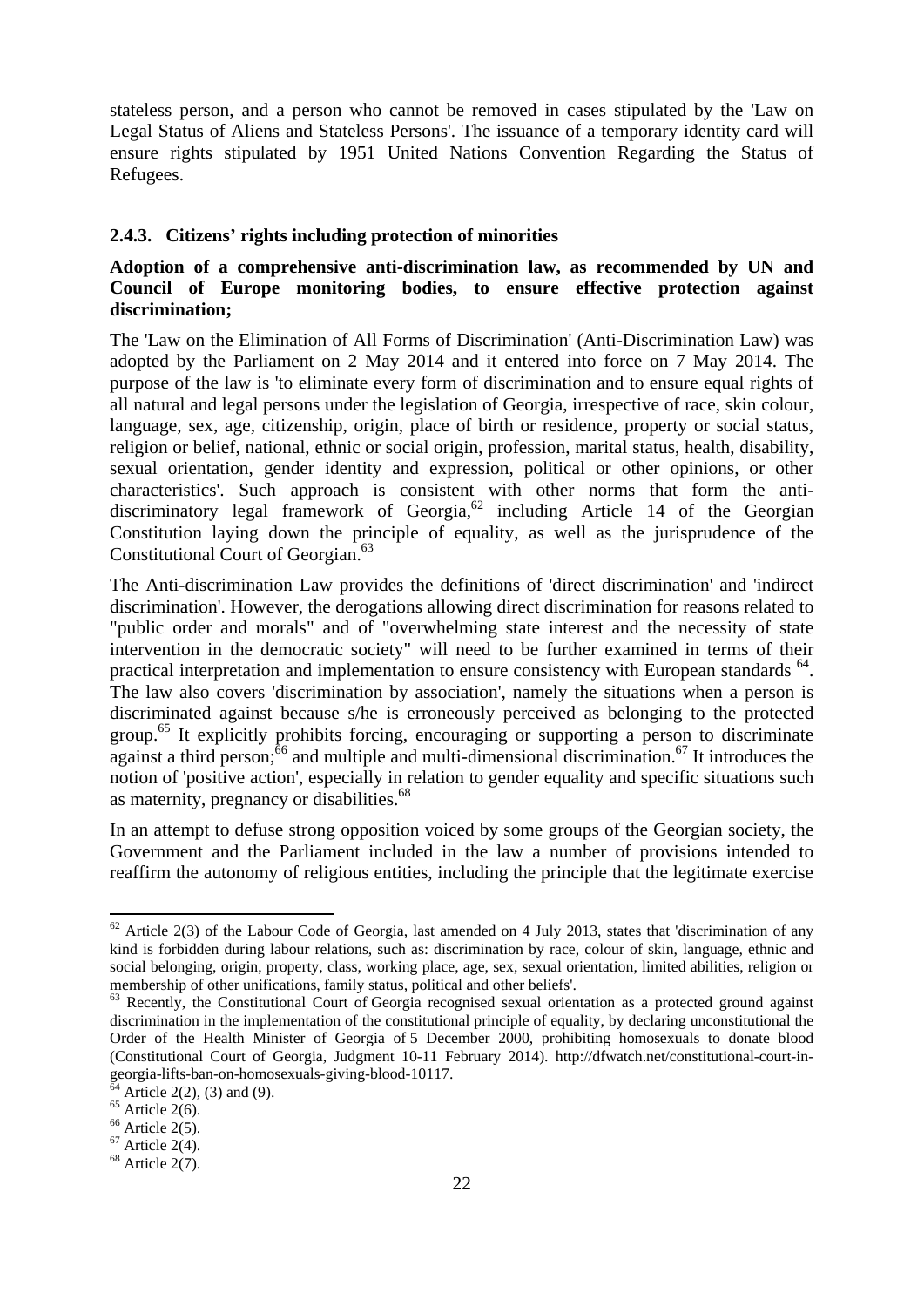of freedom of religion should not be affected by the anti-discrimination legal framework.<sup>69</sup> However, such derogation providing a general exception is too broad and the application of such provision will have to be thoroughly reviewed during phase 2 of the VLAP implementation.

The anti-discrimination legislative framework as well as the powers of the Public Defender were extended to the private sector.<sup>70</sup> Although the Anti-Discrimination Law does not provide for setting up a specific, separate equality body with quasi-judicial functions, it envisages the strengthening of the role of the Public Defender as an equality body responsible for elimination of discrimination and ensuring equality.<sup>71</sup> To protect and assist victims of discrimination, the Public Defender should act as a mediator between the parties with the purpose of promoting reconciliation.<sup>72</sup> If the reconciliation fails, the Public Defender may,  $\alpha$  according to Article  $14^1$  of the 'Law of Georgia on Public Defender', within certain limits, initiate litigation before the competent court. Accordingly, Article 10 of the Anti-Discrimination Law envisages judicial litigation before the competent court as the main remedy to redress discrimination. In order to make the judicial remedy more accessible, a number of amendments have been introduced to the 'Civil Procedure Code', the 'Criminal Code', the 'Law on Gender Equality' and the 'Law on Public Defender' on 2 May 2014 to remove perceived, real or potential barriers to access to justice in discrimination cases.<sup>73</sup> In the second phase of the VLAP, Georgia should provide clear information on application of Article 11 (participation of a third party in the proceedings) and the modalities under which Non-governmental Organisations and other associations are able to assist victims of discrimination, not only before the Public Defender but also in Court proceedings.

# **Signature, ratification and transposition into national legislation of relevant UN and Council of Europe instruments in the fight against discrimination, including taking into account the UN Convention on Statelessness and the standing recommendations of the Council of Europe on the European Charter for Regional or Minority Languages.**

Following the ratification of the European Framework Convention for the Protection of National Minorities in October 2005, Georgia had started to develop a comprehensive policy in the field of civic integration and protection of minority rights. In May 2009, the Government of Georgia adopted the National Concept for Tolerance and Civil Integration, and the accompanying Action Plan (2009-2014). These documents specify activities and programs in six fields: the rule of law; education and the State language; media and access to information; political integration and civil participation; social and regional integration; and culture and preservation of identity. The implementation of the Action Plan is coordinated by the Office of State Minister for Reconciliation and Civic Equality, while monitoring of its implementation is carried out by the State Inter-agency Commission with the involvement of the Ethnic Minorities Council at Public Defender's Office. Also, in 2012, the posts of the

 $69$  Accordingly, Article 5 includes a safeguard clause referring to the Constitutional Agreement between the State of Georgia and the Orthodox Church of Georgia

<sup>&</sup>lt;sup>70</sup> Article 3 of the Anti-Discrimination Law and Article 3(1) of the 'Law on Public Defender'.<br><sup>71</sup> Article 6(1).

 $72$  Article 8.

 $73$  For example, the inclusion of the principle of sharing or shifting the burden of proof in civil law cases (Article 363 of the Code of Civil Procedure) and in the procedures before the Public Defender (Article 8(2) of the Anti-Discrimination Law); the legal standing of the Public Defender in administrative law cases, i.e. in the case of non-compliance or failure by an administrative body to respond to the recommendations issued on the establishment of the fact of discrimination (Article  $14<sup>1</sup>(2)(h)$  of the Law on the Public Defender).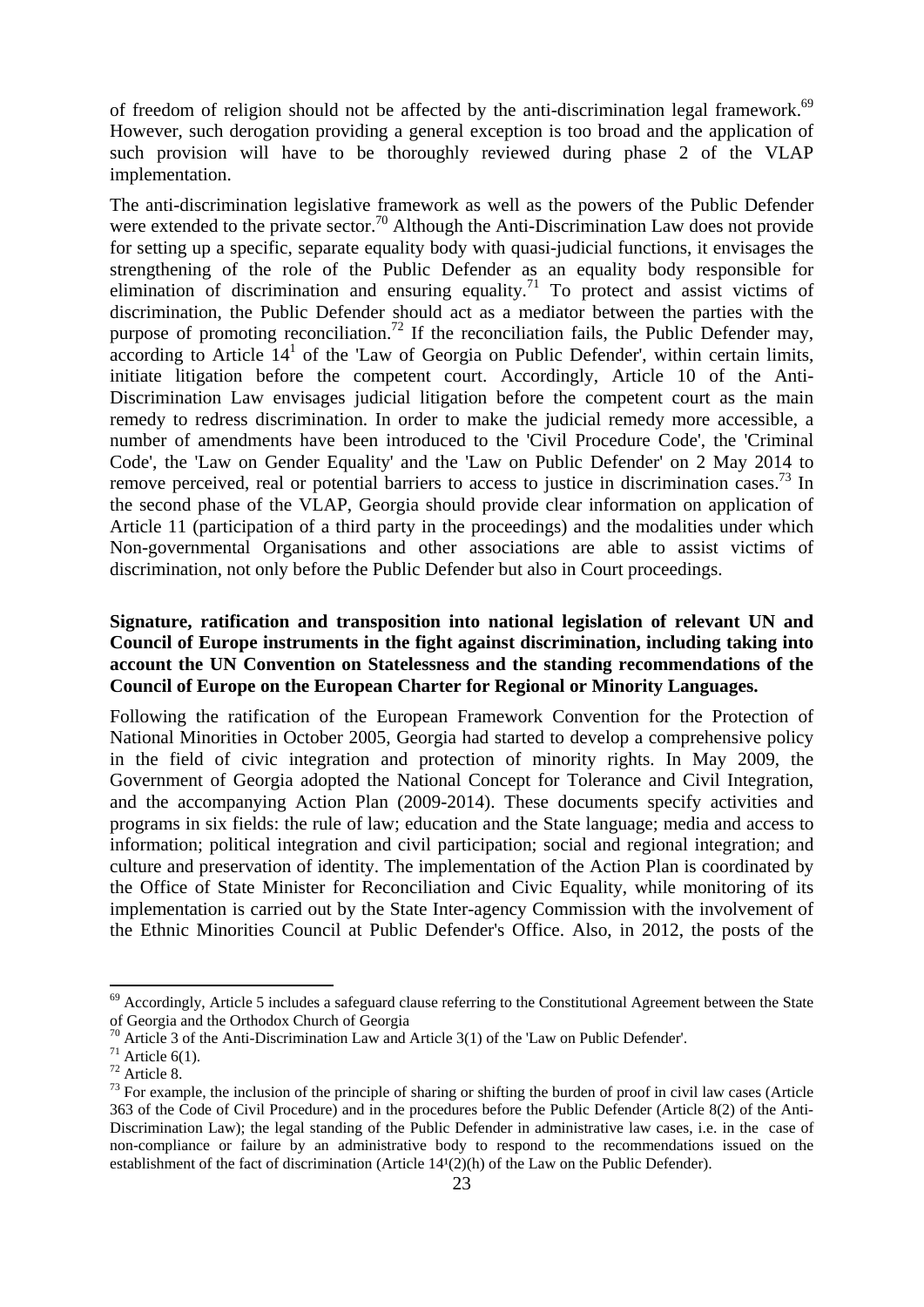Prime Minister's Advisor on Ethnic Minorities and the President's Advisor on Ethnic Minorities were created.

In Georgia, there is no comprehensive law on national minorities. Instead, needs and specific rights of persons belonging to national minorities are catered for by incorporating various measures into different pieces of legislation; indeed, relevant provisions concerning minority protection are contained in a number of normative acts and codes of conducts relating to individual sectors such as education, culture and protection of cultural heritage, local-selfgovernment, public broadcasting, etc.

Despite the wide range of fields and subjects covered by these specific measures, there are two areas where further improvements are being considered, namely, the right of use of minority languages in relations with public authorities, and local topographical indications.<sup>74</sup> On 21 June 2013, the Government established a high-level Inter-agency Commission bringing together Deputy Ministers and Members of Parliament and coordinated by the Office of State Minster for Reconciliation and Civic Equality responsible for formulation of relevant policies. By doing so, the Government of Georgia prepares the ground for the signature and ratification of the European Charter for Regional or Minorities Languages. The Government is also working towards a new national concept on civil integration and a related action plan.

On 2 April 2014, the Georgian Parliament adopted a Resolution Ratifying the 1961 United Nations Convention on Reduction on Statelessness. The instrument of accession to the Convention was deposited in Geneva on 1 July 2014.

#### **Establish fair and transparent conditions for the acquisition of Georgian citizenship;**

On 30 April, the Georgian Parliament adopted the 'Law on Georgian Citizenship'. The law entered into force on 11 June 2014. The law brought the existing legal framework into conformity with the principles of the 1961 United Nation Convention on the Reduction of Statelessness.

Amongst others, the new law sets different conditions by age categories for granting Georgian citizenship on the ground of residence in Georgia on 31 March 1993. Accordingly, the requisite of length of residence of at least five years is no longer required for persons born after 31 March 1975. Such persons can obtain Georgian citizenship passing the test of the knowledge of Georgian language, history and core principles of the Georgian legal framework. The law also abolishes the requisite for at least one parent, a citizen of Georgia, having permanent residence in Georgia for the acquisition of Georgian citizenship by the child according to the principle of *jus sanguinis*. Furthermore, the law addresses the issue of children born in the territory of Georgia through surrogacy, namely it grants Georgian citizenship to such children if the country of alien biological parents does not grant the citizenship to the child. Finally, the 'Law on Georgian Citizenship' removes the possibility to deprive a person of Georgian citizenship due to his/her permanent residence in another country and the lack of a consular registration.

**<sup>.</sup>**  $74$  See also, the Advisory Committee on the Framework Convention for the Protection of National Minorities, Opinion on Georgia of adopted on 19 March 2009; Georgia in Transition. Report on the human rights dimension: background, steps taken and remained challenges, by Thomas Hammarberg, EU Special Adviser on Constitutional and Legal Reform and Human Rights in Georgia, issued on September 2013, pp. 24-25; Commissioner for Human Rights Council of Europe, Report by Nils Muiznieks following his visit to Georgia from 20 to 25 January 2014, para. 86-87, published on 12 May 2014.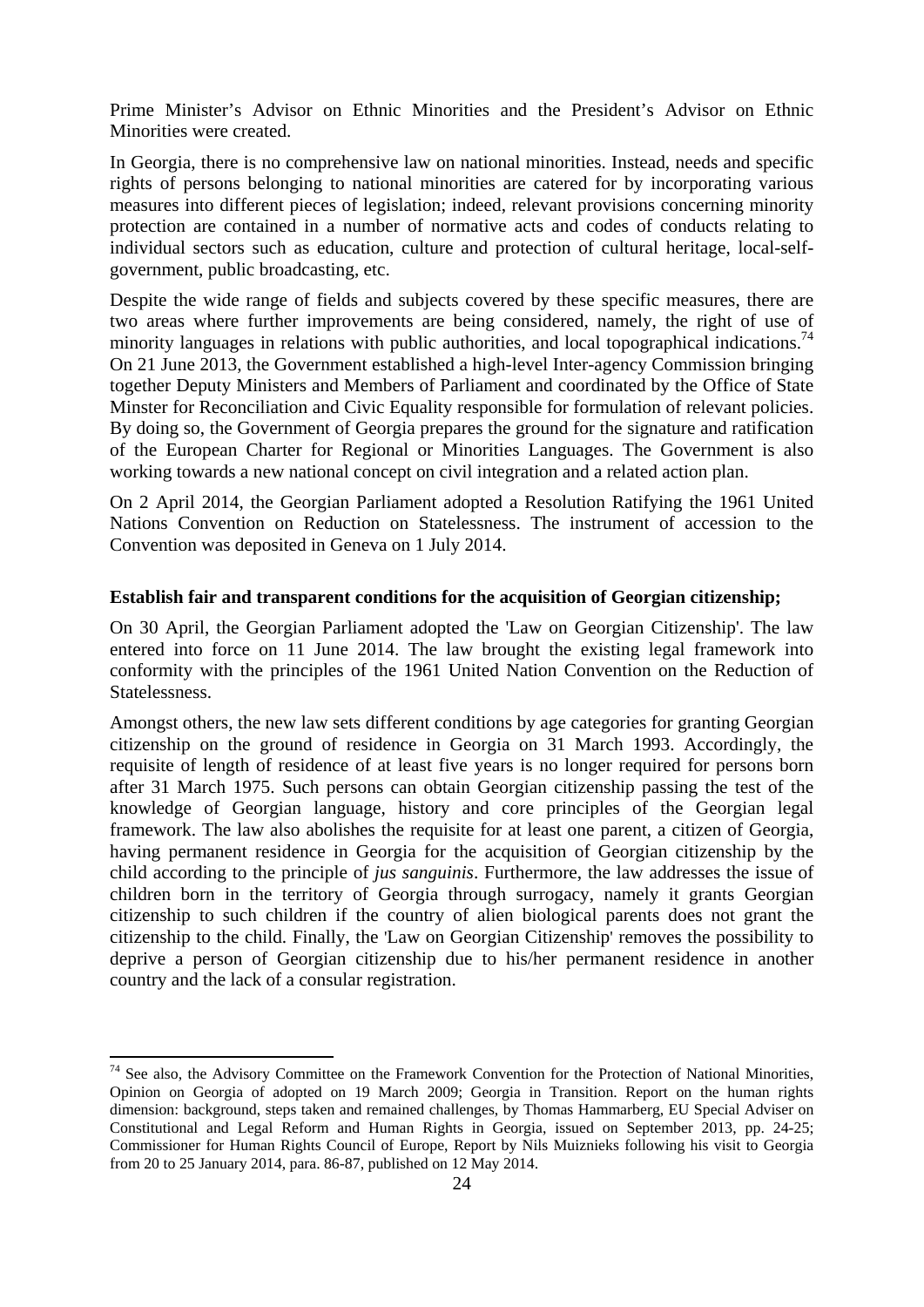**Adoption of a comprehensive National Human Rights Strategy and Action Plan; actively pursue in this strategy and action plan the specific recommendations of UN bodies, OSCE/ODIHR, the Council of Europe/ECRI and international human rights organisations notably in implementing anti-discrimination policies, protecting minorities and private life and ensuring the freedom of religion;** 

The Interagency Council for Human Rights Strategy and Action Plan was established by Governmental Decree no 169 of 5 July 2013 with the aim to develop the strategy and the action plan. The Council comprised representatives of executive, legislative and judicial branches of the Government, as well as the Public Defender and representatives of nongovernmental and international organisations, experts, and scholars. In order to ensure an inclusive and transparent process, the Council organised over 10 meetings with over 100 NGOs and other interested stakeholders.

The Council elaborated the draft strategy and action plan in accordance with the Constitution of Georgia, international human rights treaties and other legislative or legal normative acts. The United Nations Development Programme (UNDP) and the Council of Europe guidelines were taken into account in the drafting process. Also, an UNDP expert was involved in the process of developing the draft strategy and its action plan. On 13 February 2014, the Prime Minister presented the first drafts to the wider public. With the support of the UNDP, a special website containing all relevant information on the development of the strategy and the action plan was created.<sup>75</sup>

The National Human Rights Strategy of Georgia (2014-2020) was adopted by the Parliament on 30 April 2014 and the Government approved the accompanying Action Plan (2014-2015) on 9 July 2014.

The Strategy and the Action Plan identify human rights priorities and streamline the activities of various government agencies, while also making a positive contribution to the coordination of donor support which, in turn, should increase the effectiveness of the Government's work in the area of human rights protection. The Strategy lays down general principles, whereas concrete actions are specified in the Action Plan.

The Strategy is built on four cornerstones—the inviolability of human rights by the state; the protection of human rights from violations by other persons; the development of the system enabling people to enforce their rights; and the awareness raising of people about their rights—and it lists 23 strategic areas of intervention. It aims to develop a systematic approach ensuring the implementation of obligations stemming from human rights in everyday life. To this end, all representatives of all branches of government as well as all officials at the central and local level are to fulfil the constitutional duty to ensure respect for human rights. The Strategy is also to ensure that every person in Georgia understands the essence of his or her rights and is capable of enforcing these rights in practice.

The Action Plan is a comprehensive document covering the two first years of the implementation of the Strategy, namely 2014-2015. It lists goals, objectives, activities, responsible agencies, timeframes and indicators. The Plan is a 'living' document that can be amended depending on future developments and identified needs. Based on the experience of its implementation, the next action plan(s) will be drafted and adopted.

The Action Plan does not contain specific provisions concerning financing of the activities. The Georgian authorities see the implementation of the activities of the Action Plan as part of everyday work that is financed from the annual budget of each ministry in 2014 and, from

<sup>&</sup>lt;sup>75</sup> [www.yourhumanrights.ge](http://www.yourhumanrights.ge/)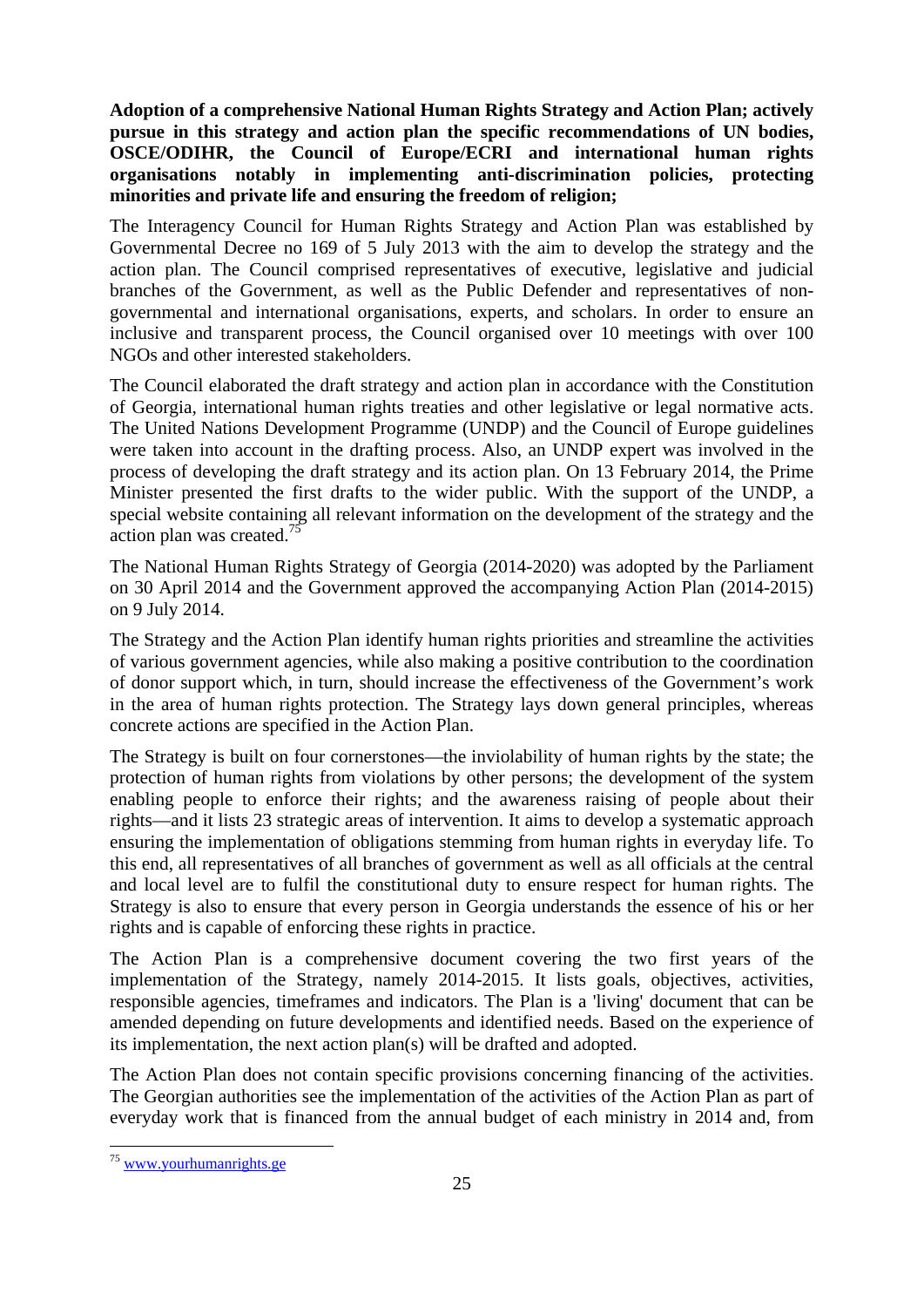2015 onwards, the ministries will incorporate the human rights activities into their annual budgets. Financing from donors can be also used to implement the Action Plan.

The Human Rights Council is overseeing the implementation of the Action Plan, including the coordination of donor financing. It is also responsible for submitting annual performance assessment report on the implementation of the Action Plan to the Government and to the Parliament each year. In the second half of 2014, a number of thematic working groups will be established; they will meet once a month in order to assess on-going implementation. The Human Rights Secretariat will serve as a Secretariat for the Human Rights Council and, on a daily basis, will ensure the coordination of activities and the information flow amongst all concerned stakeholders.

The Georgian authorities plan to introduce the Strategy and the Action Plan to the general public. Translations into minority languages (Armenian, Azeri, and Russian) are being prepared and should be publicly available by the end of 2014. The Secretariat with the support of non-governmental organisation will organise public events to introduce both documents and, more broadly, the Government's human rights policies to Georgian citizens.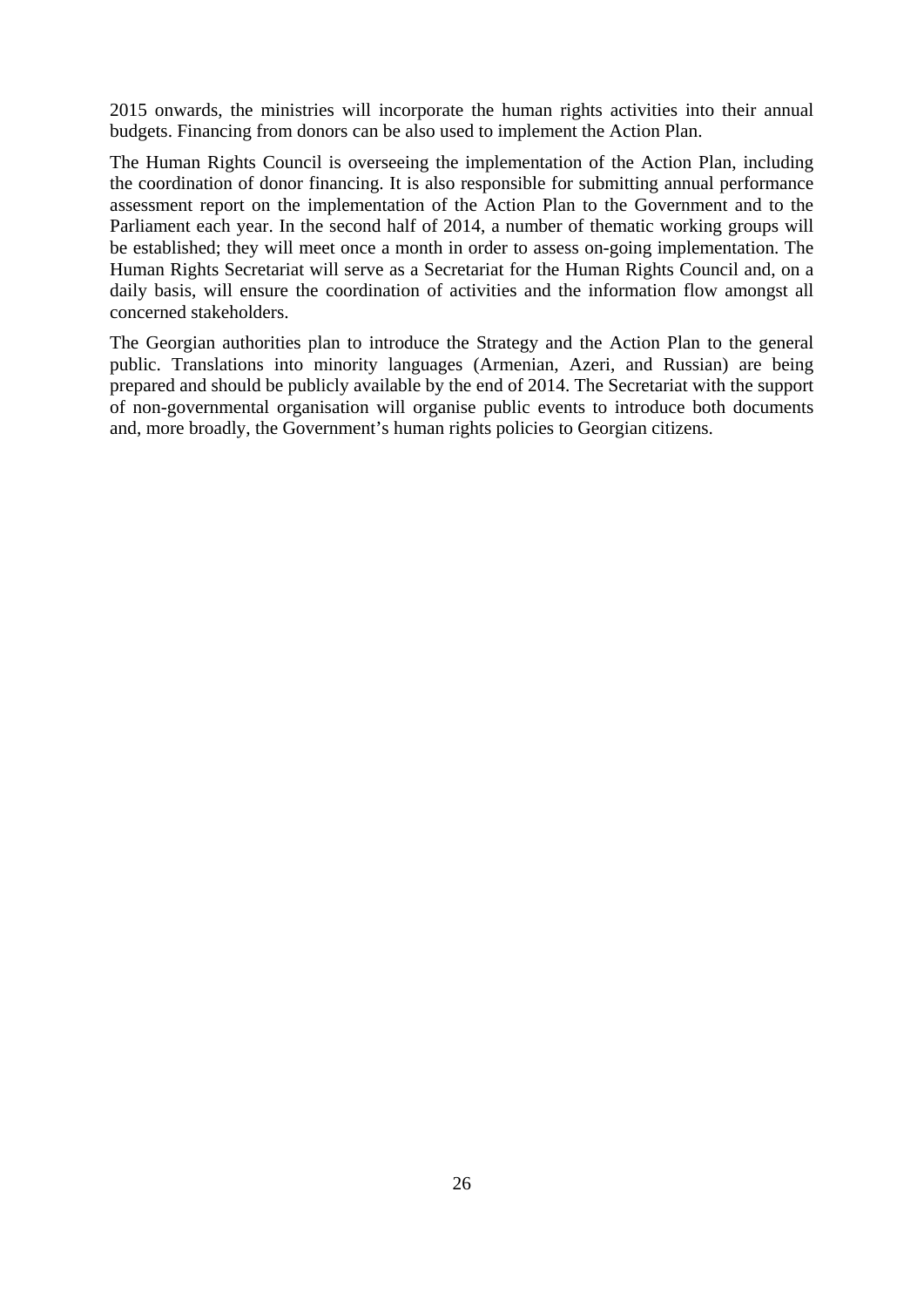#### **PART II: ASSESSMENT OF MIGRATORY AND SECURITY IMPACTS**

# **3.1 ASSESSMENT OF MIGRATORY IMPACTS**

#### **3.1.1. Regular and irregular migration: trends and possible impacts of a visa-free travel**

The migration of Georgians abroad is mostly a spontaneous circular migration to neighbouring countries. Unemployment is a major determinant of labour migration from Georgia. Among the most affected category of persons are the refugees from Georgia's breakaway regions of Abkhazia and South Ossetia as well as ethnic minorities (Azeri and Armenians).

Data on migration estimates that around 7% and 8% of the Georgians have experienced migration. Studies show that Georgian families have at least one member living and working in a foreign country.<sup>76</sup> The number of labour migrants from Georgia abroad is estimated at 140 000 people, while another 138 000 are estimated to be returnees in Georgia.<sup>77</sup>

As the data in Table 1 suggest, the number of Georgian citizens getting valid permits in the EU remained stable in the recent years. When it comes to regular migration to the EU, the highest number of valid residence permits were issued in 2013 in Italy (2 573), Germany (1 284), and Poland (1 211).

|                                                       | 2008  | 2009  | 2010   | 2011  | 2012  | 2013  |
|-------------------------------------------------------|-------|-------|--------|-------|-------|-------|
| <b>European Union (28</b><br>countries) <sup>78</sup> | 6,829 | 9,514 | 11,776 | 7,320 | 8,536 | 9,245 |
| <b>European Union (27 countries)</b>                  | 6,829 | 9,514 | 11,776 | 7,320 | 8,536 | 9,244 |
| <b>Belgium</b>                                        | 221   | 395   | 519    | 384   | 154   | 98    |
| <b>Bulgaria</b>                                       | 23    | 23    | 22     | 22    | 26    | 13    |
| <b>Czech Republic</b>                                 | 203   | 167   | 176    | 95    | 130   | 161   |
| Denmark                                               | 25    | 27    | 26     | 24    | 9     | 17    |
| Germany (until 1990 former<br>territory of the FRG)   | 712   | 806   | 799    | 806   | 1,243 | 1,284 |
| Estonia                                               | 41    | 65    | 83     | 66    | 58    | 64    |
| Ireland                                               | 67    | 79    | 45     | 56    | 49    | 57    |
| Greece                                                | 630   | 697   | 757    | 569   | 698   | 346   |
| Spain                                                 | 984   | 922   | 872    | 1,240 | 992   | 901   |
| France                                                | 551   | 602   | 575    | 600   | 718   | 857   |
| Croatia                                               |       |       |        |       |       |       |
| Italy                                                 | 1,091 | 3,590 | 5,898  | 1,483 | 1,952 | 2,573 |
| Cyprus                                                | 312   | 243   | 187    | 184   | 133   | 137   |
| Latvia                                                | 133   | 59    | 72     | 94    | 81    | 100   |
| Lithuania                                             | 94    | 72    | 34     | 45    | 122   | 95    |
| Luxembourg                                            |       | 6     |        | 2     | 3     | 4     |
| <b>Hungary</b>                                        | 96    | 68    | 59     | 56    | 50    | t     |

#### **Table 1: Number of first permits issued to Georgian citizens by EU Member States**

<sup>&</sup>lt;sup>76</sup> The Caucasus Institute for Peace, Democracy and Development, 'Labour migration from Georgia and bilateral migration agreements: Needs and Prospects', 2009.<br><sup>77</sup> Migration Policy Centre's input to the Assessment of Impacts, July 2014.

<sup>78</sup> Including Croatia.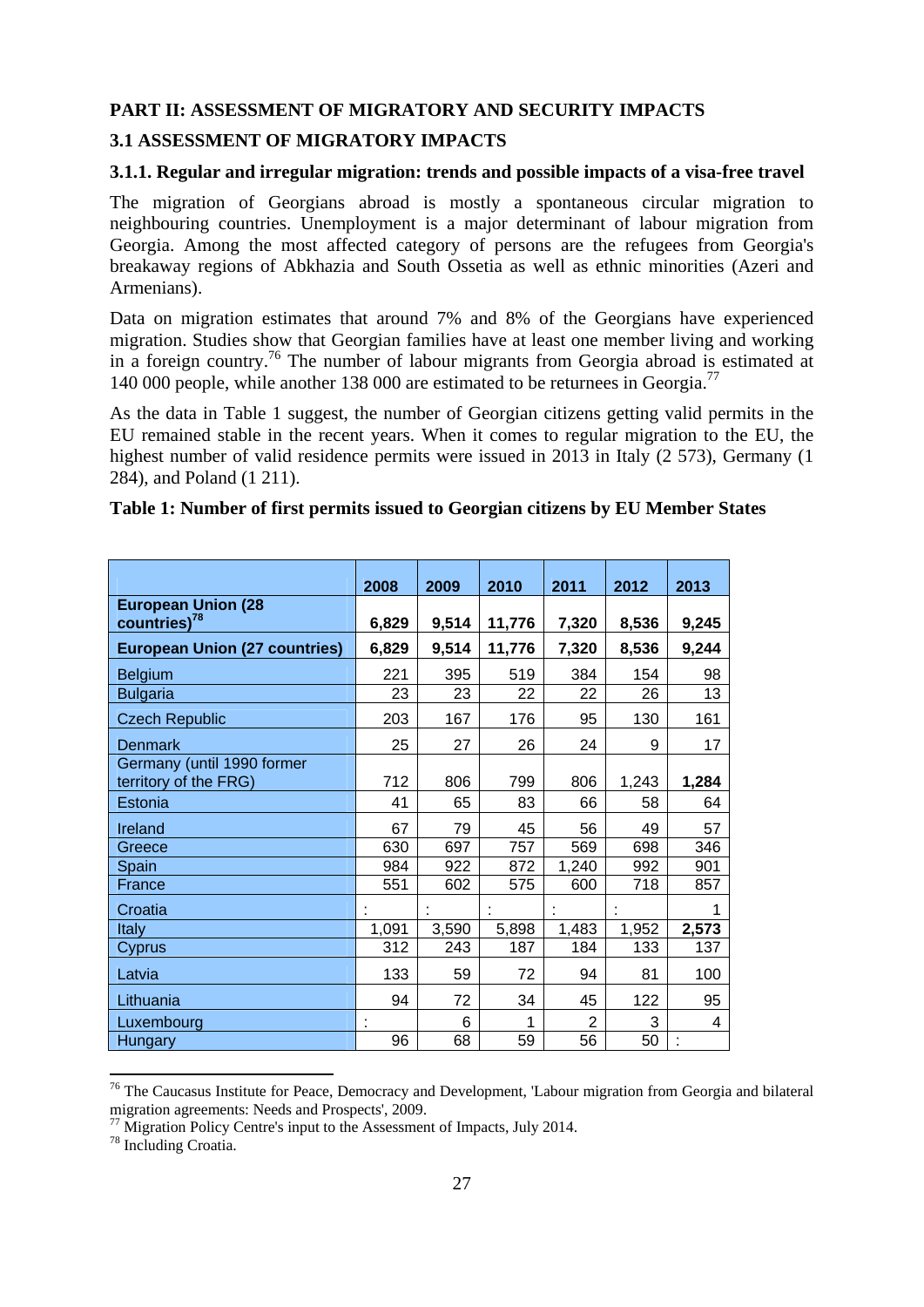| <b>Malta</b>       | 14  | 22  | 8   | 12  | 19  | ٠<br>÷. |
|--------------------|-----|-----|-----|-----|-----|---------|
| <b>Netherlands</b> | 164 | 156 | 112 | 85  | 93  | 142     |
| Austria            | 145 | 352 | 384 | 552 | 500 | 341     |
| Poland             | 139 | 147 | 241 | 73  | 640 | 1,211   |
| Portugal           | 190 | 111 | 107 | 86  | 67  | 58      |
| Romania            | 14  | 28  | 13  | 9   | 13  | 45      |
| Slovenia           | 2   | 4   |     | 9   | 6   | 3       |
| Slovakia           | 19  | 21  | 20  | 24  | 16  | 12      |
| Finland            | 19  | 14  | 8   | 11  | 19  | 17      |
| Sweden             | 88  | 150 | 156 | 163 | 172 | 143     |
| United Kingdom     | 852 | 688 | 595 | 570 | 573 | 565     |

*Source: Eurostat data, last update: 31 July 2014, extracted on 18 August 2014.* 

When it comes to irregular migration, Georgians represented 18% of the 1 316 attempts to irregularly cross the border detected in 2013 at the Eastern land border route of the EU.<sup>79</sup>

In general, irregular migration of Georgian citizens to the EU presents the following characteristics:<sup>80</sup>

- sudden increases in (2009 and 2012-2013) and decreases of irregular flows, presumably due to political developments (2008 military conflict and 2012 political power shift);
- the main transit country remains Belarus, which has no visa requirement for Georgian citizens;
- there has been a gradual shift from illegal border-crossing towards abuse of legal entry and, to a lesser extent, use of false documents;
- there have been changes of destination countries: the number of irregular migrants to Greece decreased, whereas an increase has been noted in the case of Germany and Sweden, and other European countries such as Switzerland;<sup>81</sup>
- irregular migration trends have as common nominator unemployment and poverty, especially during 2012 when the country faced high unemployment rates.

<sup>79</sup> Frontex's Annual Risk Analysis 2014

http://frontex.europa.eu/assets/Publications/Risk\_Analysis/Annual\_Risk\_Analysis\_2014.pdf, p.40. 80 Frontex's input to the Assessment of Impacts, July 2014.

<sup>&</sup>lt;sup>81</sup> For instance, of the overall number of detections between 2012 and 2013, Germany was the country recording a sharp increase (27%) of Georgians illegally staying.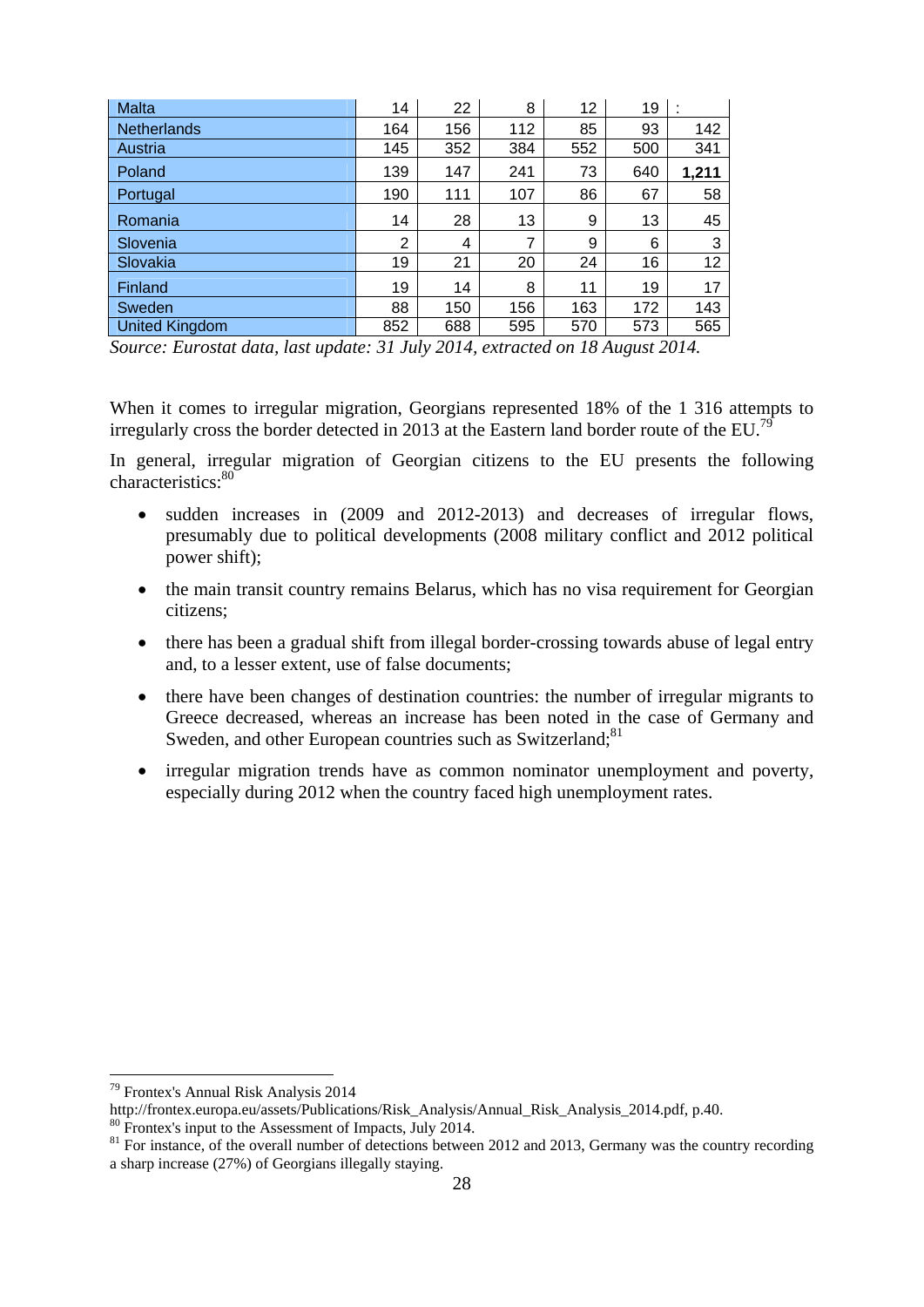|                                      | 2008             | 2009        | 2010        | 2011        | 2012                 | 2013        |
|--------------------------------------|------------------|-------------|-------------|-------------|----------------------|-------------|
| Belgium                              | 140              | 110         | 125         | 90          | 125                  | 115         |
| <b>Bulgaria</b>                      | 25               | 25          | 25          | 25          | 15                   | 30          |
| <b>Czech Republic</b>                | 95               | 165         | 30          | 70          | 65                   | 45          |
| <b>Denmark</b>                       | 5                | $\Omega$    | $\mathbf 0$ | 0           | 0                    | $\Omega$    |
| Germany (until 1990 former territory |                  |             |             |             |                      |             |
| of the FRG)                          | 460              | 605         | 710         | 585         | 1,085                | 1,380       |
| Estonia                              | 10               | 0           | 10          | 20          | 45                   | 20          |
| Greece                               | 1,915            | 2,395       | 1,340       | 850         | 795                  | ÷           |
| Spain                                | 635              | 595         | 440         | 355         | 290                  | 245         |
| France                               | $\boldsymbol{0}$ | 410         | 400         | 285         | 390                  | 400         |
| Croatia                              | t                | ÷           | t           | t           | t                    | 0           |
| Italy                                | 265              | 245         | 370         | 335         | 445                  | 395         |
| Cyprus                               | 280              | 275         | 280         | 325         | 295                  | 160         |
| Latvia                               | 15               | 5           | 5           | 15          | 70                   | 75          |
| Lithuania                            | 30               | 80          | 55          | 130         | 265                  | 220         |
| Luxembourg                           | ċ                | 0           | 0           | 5           | 5                    | 5           |
| Hungary                              | 15               | 30          | 30          | 35          | 45                   | 65          |
| <b>Malta</b>                         | $\mathbf 0$      | 0           | $\mathbf 0$ | $\mathbf 0$ | 10                   | 10          |
| Netherlands                          | 95               | 140         | 280         | 160         |                      |             |
| Austria                              | 490              | 895         | 450         | 345         | 410                  | 340         |
| Poland                               | 20               | 255         | 75          | 95          | 210                  | 215         |
| Portugal                             | 120              | 40          | 40          | 45          | 50                   | 35          |
| Romania                              | 0                | 20          | 20          | 30          | 10                   | 10          |
| Slovenia                             | 5                | $\mathbf 0$ | $\mathbf 0$ | $\mathbf 0$ | $\mathbf 0$          | $\mathbf 0$ |
| Slovakia                             | 230              | 130         | 85          | 40          | 65                   | 55          |
| Finland                              | 10               | 20          | 55          | 65          | 15                   | 10          |
| Sweden                               | $\mathbf 0$      | 345         | 270         | 240         | 505                  | 405         |
| <b>EU26</b>                          | 4,860            | 6,785       | 5,095       | 4,145       | 5,210                | 4,235       |
| Iceland                              | 0                | 0           | ÷           |             | $\ddot{\phantom{a}}$ |             |
| Liechtenstein                        | $\mathbf 0$      | $\mathbf 0$ | 0           |             | 0                    | 0           |
| Norway                               | 5                | 0           |             | 10          | 15                   |             |
| Switzerland                          | ł,               | 0           | $\pmb{0}$   | 205         | 200                  | 245         |
| <b>Schengen associated</b>           | 5                | 0           | $\mathbf 0$ | 215         | 215                  | 245         |
| Ireland                              | 145              | 250         | 120         | 45          | 25                   | 25          |
| <b>United Kingdom</b>                | 125              | 135         | 105         | 90          | 110                  | 75          |
| <b>UK and EI</b>                     | 270              | 385         | 225         | 135         | 135                  | 100         |
| <b>TOTAL above</b>                   | 5,135            | 7,170       | 5,320       | 4,495       | 5,560                | 4,580       |

# **Table 2: Georgian nationals found to be in an irregular migration situation**

*Source: Eurostat data, - annual data (rounded), last update: 04 April 2014 extracted on 26 May 2014.* 

When it comes to the facilitation of irregular migration, Europol data shows that the Georgian organised criminal groups (OCGs) are active in the production and distribution of false documents facilitating migration.<sup>82</sup>

 $82$  Europol's input to the Assessment of Impacts, July 2014.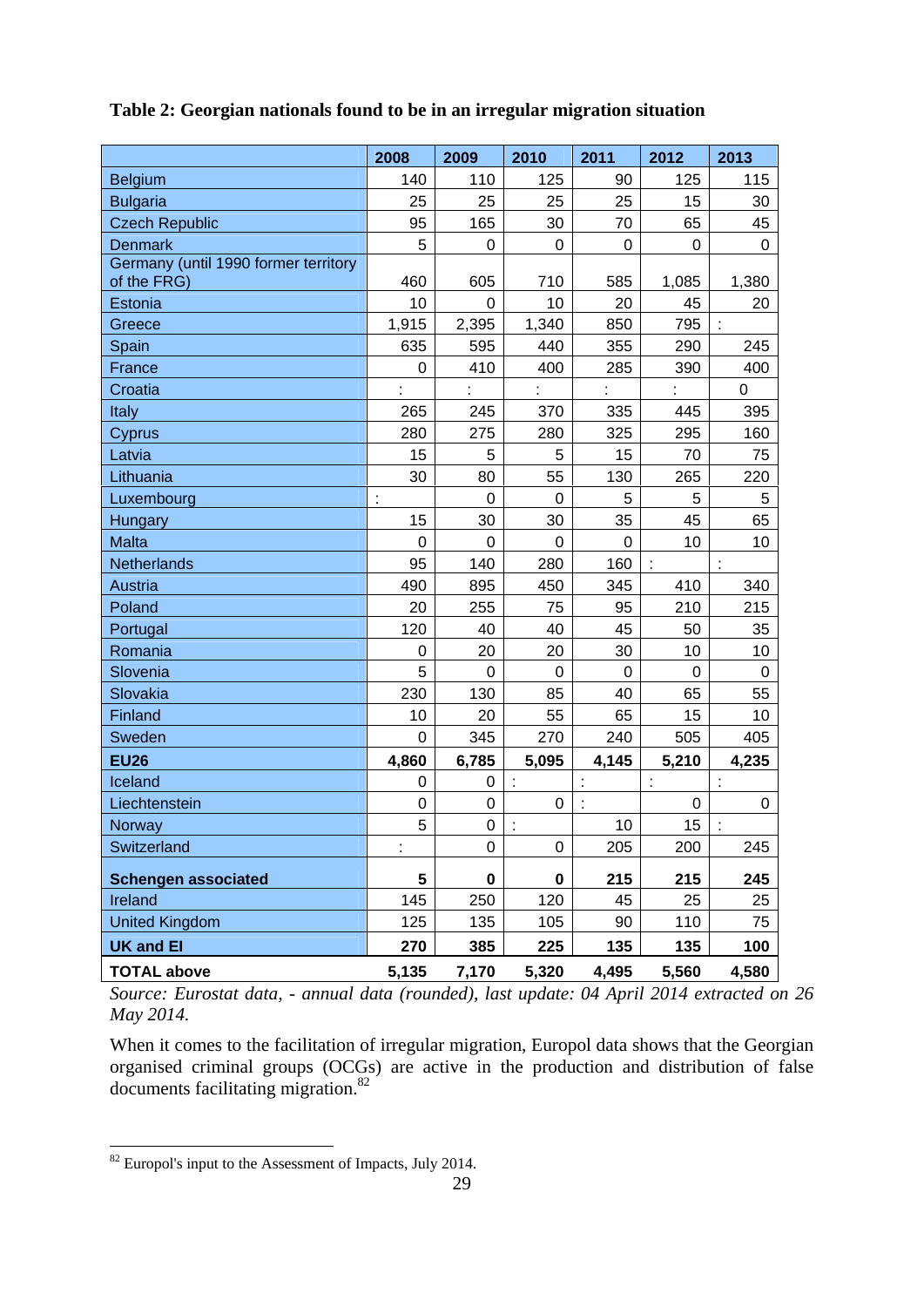Also Polish and Russian citizens are involved in the facilitation of the travel and long termstay of the Georgian citizens in the EU. They focus on the facilitation of migration of Georgian citizens issuing to them forged Latvia, Lithuania or Romanian passports and fraudulently obtained Polish visas. In 2013, Germany detected the largest number of Georgian illegal stayers. Other popular destination countries for facilitated illegal migration are Greece, Sweden, France, and Italy. The main entry point to the EU is Poland. Poland issues the majority of refusals to Georgian nationals. For instance, in 2013, Poland issued 7 252 refusals of entry out of total 8 100 issued at the Polish-Belarusian section of the border.

Georgian irregular migrants combine the abuse of legal entry, illegal border-crossings and asylum applications as entry methods to the EU. After being refused entry due to the lack of visa, some apply for asylum, while others try to cross Lithuanian, Latvian, or Polish borders illegally.

According to European Union Monitoring Mission in Georgia, it is likely that Georgia remains an attractive transit country for irregular and circular migrants to the EU, Russian Federation and Turkey.<sup>83</sup> However, Georgian citizens do not constitute quantitatively an important group among the EU migrants. The strict quota system that regulates the employment of non-EU migrants makes it difficult for Georgian citizens to obtain a work contract. A visa-free regime would help Georgians to regularise migration status and their working conditions, and would foster regular temporary and circular migration.<sup>84</sup>

According to Europol, the visa liberalisation is not likely to result in an increase of facilitated irregular migration from Georgia to the EU. On the contrary, the visa-free regime will provide a framework for legal travel and, consequently, should have a positive impact on reducing the facilitation services offered by Georgian OCGs and other criminal networks.

A possible risk resides in the number of over-stayers, which might increase since visa liberalisation creates the opportunity for Georgians to legally travel to the EU. Further, changes in entry points can be expected through a shift from land to air borders, which will bring about a shift of locations of issuance of refusals of entry.

# **3.1.2. Asylum: trends and possible impacts of a visa-free travel**

According to the EASO data, Georgia has consistently been among the top 15 main citizenships of asylum applicants in the EU; however an important decrease has been noted over the years: Georgia ranked  $7<sup>th</sup>$  in 2009 and 15<sup>th</sup> in 2013.

|                                      | 2008  | 2009   | 2010  | 2011  | 2012   | 2013  |
|--------------------------------------|-------|--------|-------|-------|--------|-------|
| European Union (28 countries)        | 5,015 | 10,500 | 6,865 | 7,060 | 10,830 | 9,110 |
| European Union (27 countries)        | 5,015 | 10,500 | 6,865 | 7,060 | 10,830 | 9,110 |
| <b>Belgium</b>                       | 275   | 385    | 365   | 400   | 505    | 370   |
| <b>Bulgaria</b>                      | 5     | 15     | 15    | 5     | 5      | 5     |
| <b>Czech Republic</b>                | 40    | 35     | 10    | 15    | 10     | 15    |
| Denmark                              | 25    | 15     | 15    | 15    | 75     | 65    |
| Germany (until 1990 former territory | 285   | 640    | 750   | 525   | 1,430  | 2,485 |

# **Table 3: Asylum applications by Georgian citizens**

 $83$  European Union Monitoring Mission in Georgia input to the Assessment of Impacts, July 2014.

<sup>&</sup>lt;sup>84</sup> EASO's input to the Assessment of Impacts, July 2014.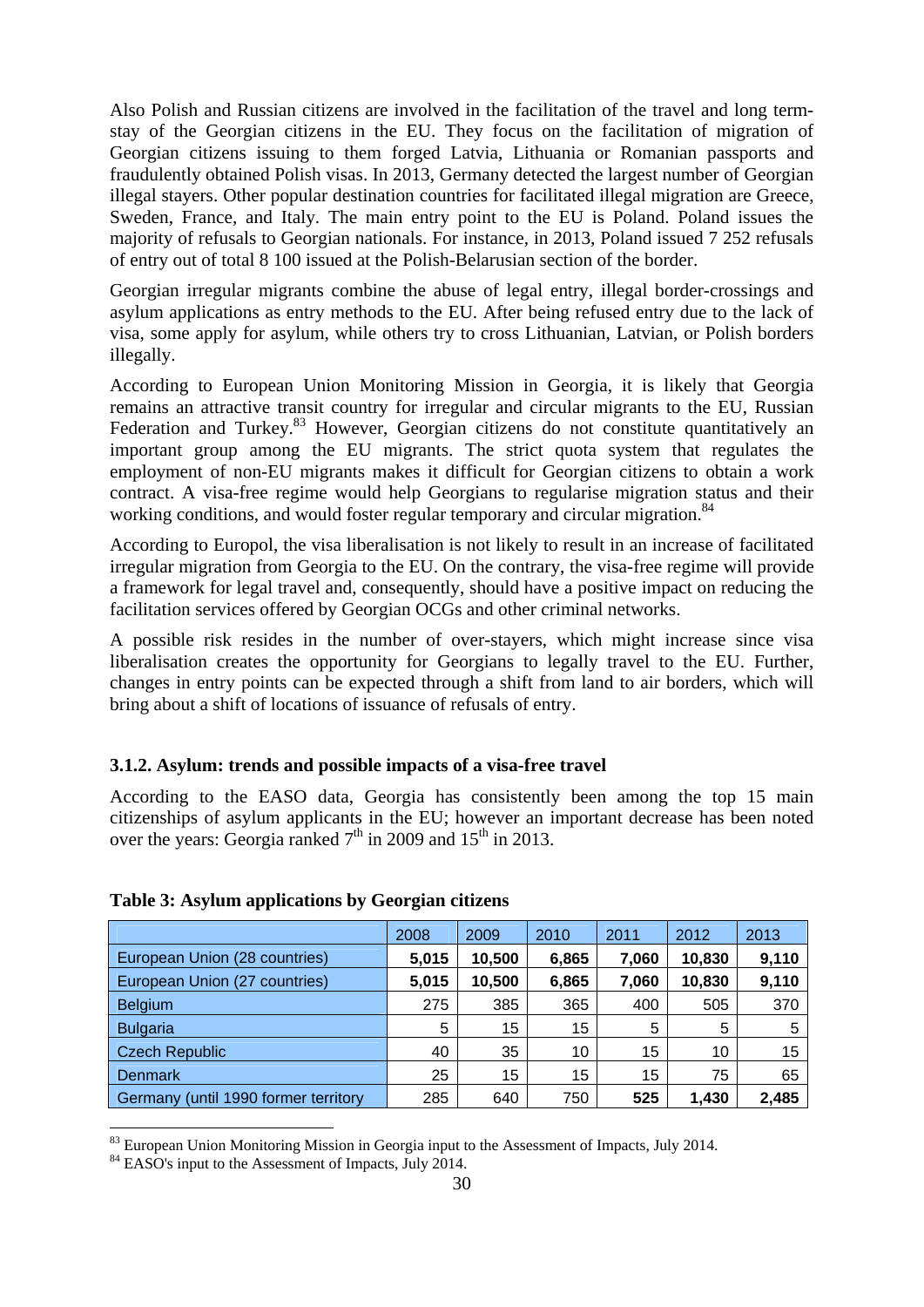| of the FRG)           |                      |                  |                      |             |             |             |
|-----------------------|----------------------|------------------|----------------------|-------------|-------------|-------------|
| Estonia               | $\overline{0}$       | 5                | $\mathbf 0$          | 5           | 35          | 10          |
| Ireland               | 180                  | 90               | 55                   | 15          | 20          | 15          |
| Greece                | 2,240                | 2,170            | 1,160                | 1,120       | 895         | 535         |
| Spain                 | 60                   | 35               | 50                   | 10          | 10          | 10          |
| France                | 460                  | 540              | 1,435                | 1,740       | 2,680       | 2,695       |
| Croatia               | t                    | $\ddot{\cdot}$   | $\ddot{\phantom{a}}$ | ÷           | ÷           | 0           |
| Italy                 | 65                   | 85               | 80                   | 30          | 65          | 105         |
| Cyprus                | 120                  | 75               | 40                   | 15          | 10          | 0           |
| Latvia                | 15                   | $\overline{0}$   | $\mathbf 0$          | 175         | 105         | 145         |
| Lithuania             | 10                   | 75               | 250                  | 230         | 310         | 120         |
| Luxembourg            | $\mathbf 0$          | $\boldsymbol{0}$ | 5                    | 15          | 5           | 20          |
| Hungary               | 160                  | 115              | 70                   | 20          | 10          | 40          |
| <b>Malta</b>          | 5                    | $\mathbf 0$      | $\overline{0}$       | $\mathbf 0$ | 0           | $\Omega$    |
| <b>Netherlands</b>    | 75                   | 425              | 610                  | 235         | 250         | 240         |
| <b>Austria</b>        | 510                  | 975              | 370                  | 260         | 300         | 255         |
| Poland                | 70                   | 4,180            | 1,085                | 1,735       | 3,235       | 1,240       |
| Portugal              | 5                    | 0                | 5                    | 5           | 5           | 0           |
| Romania               | 55                   | 40               | 10                   | 25          | $\mathbf 0$ | 25          |
| Slovenia              | $\Omega$             | $\mathbf 0$      | 5                    | $\mathbf 0$ | 0           | 0           |
| Slovakia              | 120                  | 100              | 65                   | 65          | 55          | 35          |
| Finland               | 10                   | 20               | 55                   | 70          | 30          | 15          |
| Sweden                | 225                  | 370              | 290                  | 280         | 750         | 620         |
| <b>United Kingdom</b> | $\ddot{\phantom{a}}$ | 100              | 85                   | 45          | 30          | 50          |
| Iceland               | 5                    | $\mathbf 0$      | $\mathbf 0$          | 5           | 10          | 5           |
| Liechtenstein         | $\overline{0}$       | 0                | 0                    | 0           | 0           | $\mathbf 0$ |
| Norway                | 20                   | 45               | 85                   | 50          | 110         | 65          |
| Switzerland           | 480                  | 640              | 640                  | 400         | 725         | 655         |
| <b>Total</b>          | 5,520                | 11,185           | 7,595                | 7,515       | 11,675      | 9,835       |

*Source: Eurostat data, last updated: 18.08.2014, extracted on 18.08.2014.*

Most of Georgian asylum seekers applied to Germany, France, Poland, Sweden and Greece.

The highest rises in asylum applicants from Georgia were registered during times of crisis, e.g. in 2003 (after the Rose revolution), 2008-2009 (following the August 2008 war and recognition by Russia of the 'independence' of Georgia's breakaway regions of Abkhazia and South Ossetia) and 2012 (political power shift).

According to Frontex, the asylum applications by Georgian nationals are likely to continue due to the following reasons $^{85}$ :

- asylum procedure is already established as an abused method of entry;
- opening-up of legal travel channels to previously non-eligible persons;
- reduction of travel costs to EU borders:
- existence of possibly marginalised minorities such as Yezidi-Kurds;

<sup>&</sup>lt;sup>85</sup> Frontex input to the Assessment of Impacts, July 2014.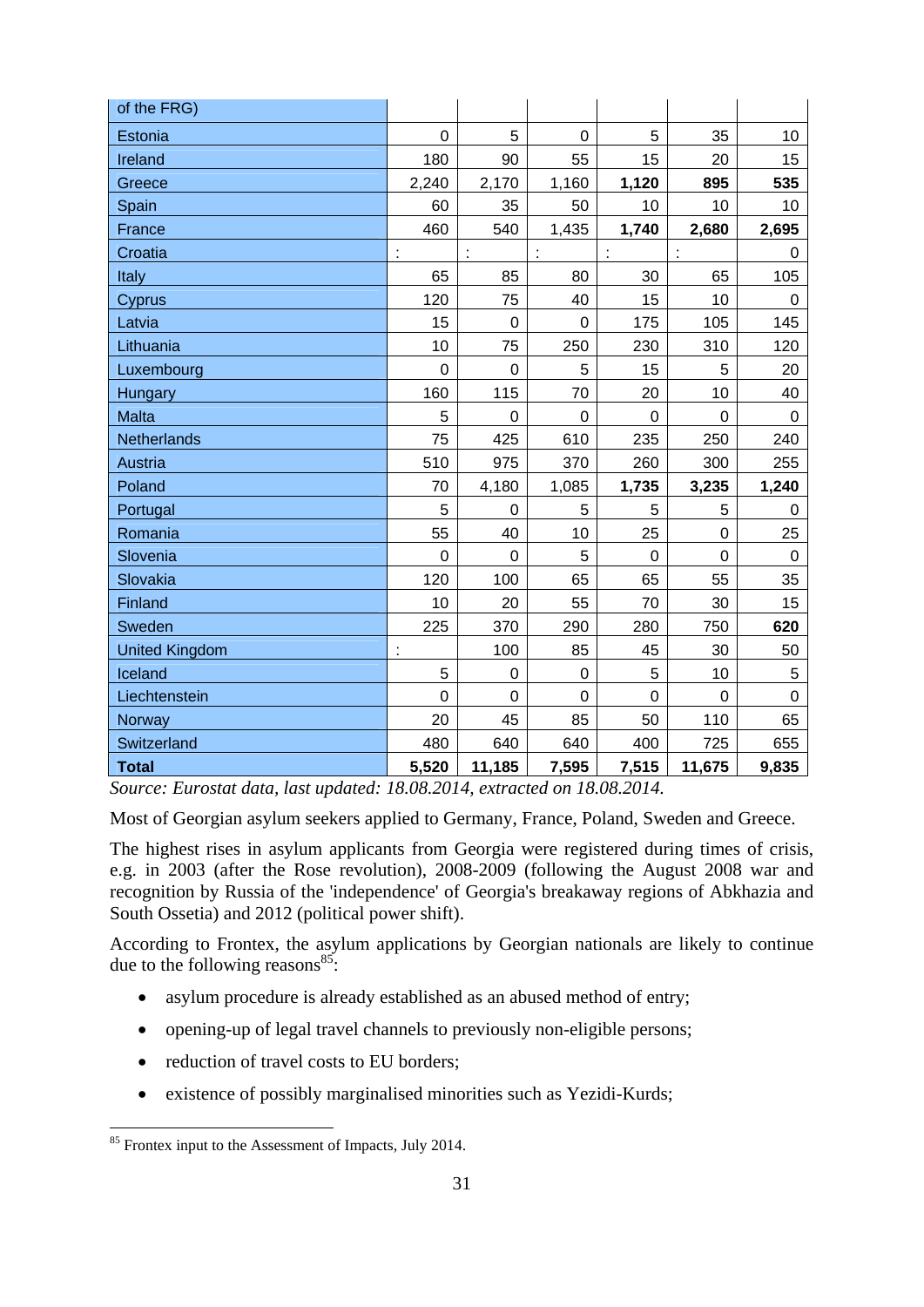- long-term displacement of Georgian nationals from Georgia's breakaway regions of South Ossetia and Abkhazia; and
- possible use of Georgian biometric passports by residents of Georgia's breakaway regions of South-Ossetia and Abkhazia to travel to the EU and apply for asylum.

In the context of current flows, the most likely impact would be diversification of entry points and a possible shift in locations of filing asylum applications, that is, fewer applications would be submitted in Poland and more in destination countries.

# **3.2 ASSESSMENT OF SECURITY IMPACTS**

**.** 

#### **3.2.1. Organised crime: trends and possible impacts of a visa-free travel**

According to Europol, Georgian organised crime groups are already present and active in at least 12 EU Member States. They are particularly active in the following criminal activities: theft, assault, pick-pocketing, residential and commercial burglaries, robberies, fraud, drug trafficking, extortion, facilitation or illegal migration, trafficking in human beings, cigarette smuggling, euro counterfeiting, murder, and money laundering.

Georgian OCGs control a large proportion of the criminal markets in the countries of the former Soviet Union. The use of the Russian language and a common background facilitates their cooperation with other groups from the region.

According to Europol, the Kutaisi and Tbilisi clans are well-established in the EU and their business interests focus on important sectors such as energy and real estate. The horizontal network *thieves-in-law*, who manages criminal groups and receives shares from businesses (especially Russian businesses) for ensuring protection, has been affected by the 'Law on Organized Crime and Racketeering'; its implementation led to the confiscation of their properties and their detention.

Visa liberalisation may open up new opportunities for OCGs as they will be able to carry out their activities in a less controlled, at least from the visa perspective, environment.

#### **3.2.2. Trafficking in human beings: trends and possible impacts of a visa-free travel**

The legal and institutional framework against trafficking of human beings is in place. Georgia remains a place of origin, transit and destination country for victims of sexual exploitation, particularly women and, to a lesser extent, forced labour for men, women and children. In recent years, the main *modus operandi* has changed and includes now forms of non-physical forms of coercion such as deprivation of identity documents. Outside Georgia, Georgian victims of human trafficking are mostly exploited in Turkey and in the United Arab Emirates. Trafficking of women and men for the purpose of labour exploitation has been on the rise, with 33 such victims identified in 2009 (out of a total of 48 identified victims) and 12 in 2010 (out of a total of 19 victims).<sup>86</sup>

<sup>&</sup>lt;sup>86</sup>Report concerning the implementation of the Council of Europe Convention on Action against Trafficking in Human Beings by Georgia, 2011

[http://www.coe.int/t/dghl/monitorin](http://www.coe.int/t/dghl/monitoring/trafficking/Docs/Reports/GRETA_2011_24_FGR_GEO_en.pdf)g/trafficking/Docs/Reports/GRETA 2011 24 FGR GEO en.pdf, p. 9.